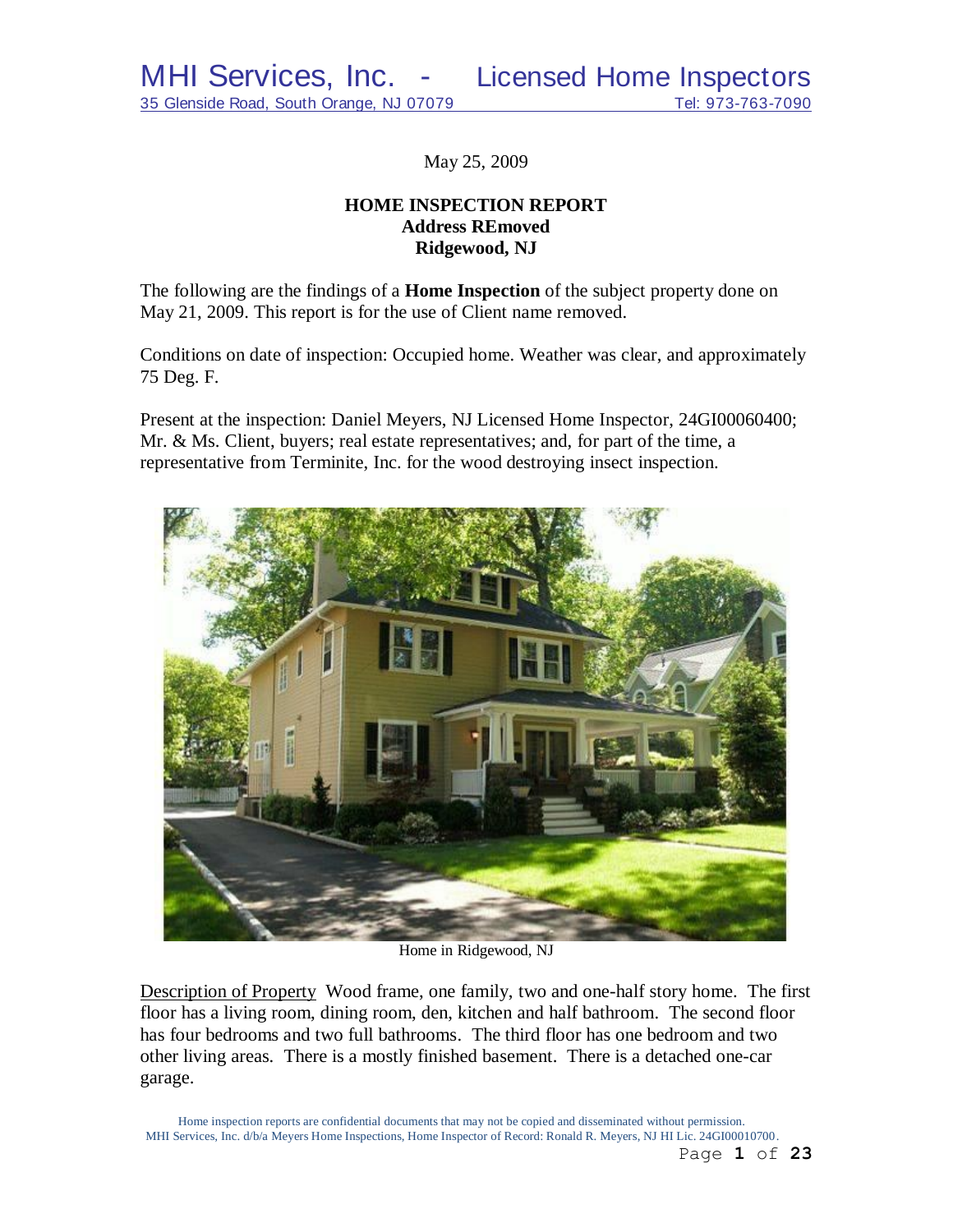## EXTERIOR ASPECTS OF THE PROPERTY

Exterior Soil Grading and Drainage

Soil Grade & Clearance to Wood Elements of the Home: Front: Adequate Back: Adequate Left: Adequate Right: Adequate

Drainage Conditions:

o No unusual drainage conditions seen on the date of inspection.

*If present, inadequate soil clearance to wood frame structure or adverse soil grading can result in damage to the wood frame structure and masonry foundation due to chronic wet conditions.*

Landscaping, Retaining Walls and/or Fences

- o **Overgrown vegetation is close to or in contact with the sides of the house in some areas. This is conducive to wood destroying insect entry. Recommendations:**
- **Keep trees, shrubs and plants trimmed back or removed so they do not contact the home.**

Driveway & Paths

Driveway Type: Asphalt. Driveway Condition: Functional. Path Type: Concrete and masonry. Path Condition: Functional. Sidewalk Type: Concrete.

Sidewalk Condition: **A section of sidewalk has been pushed up and cracked by a tree root. This is a tripping hazard.**



Cracked sidewalk

**Recommendations:**

**Have the cracked section of sidewalk repaired or replaced.** $\bullet$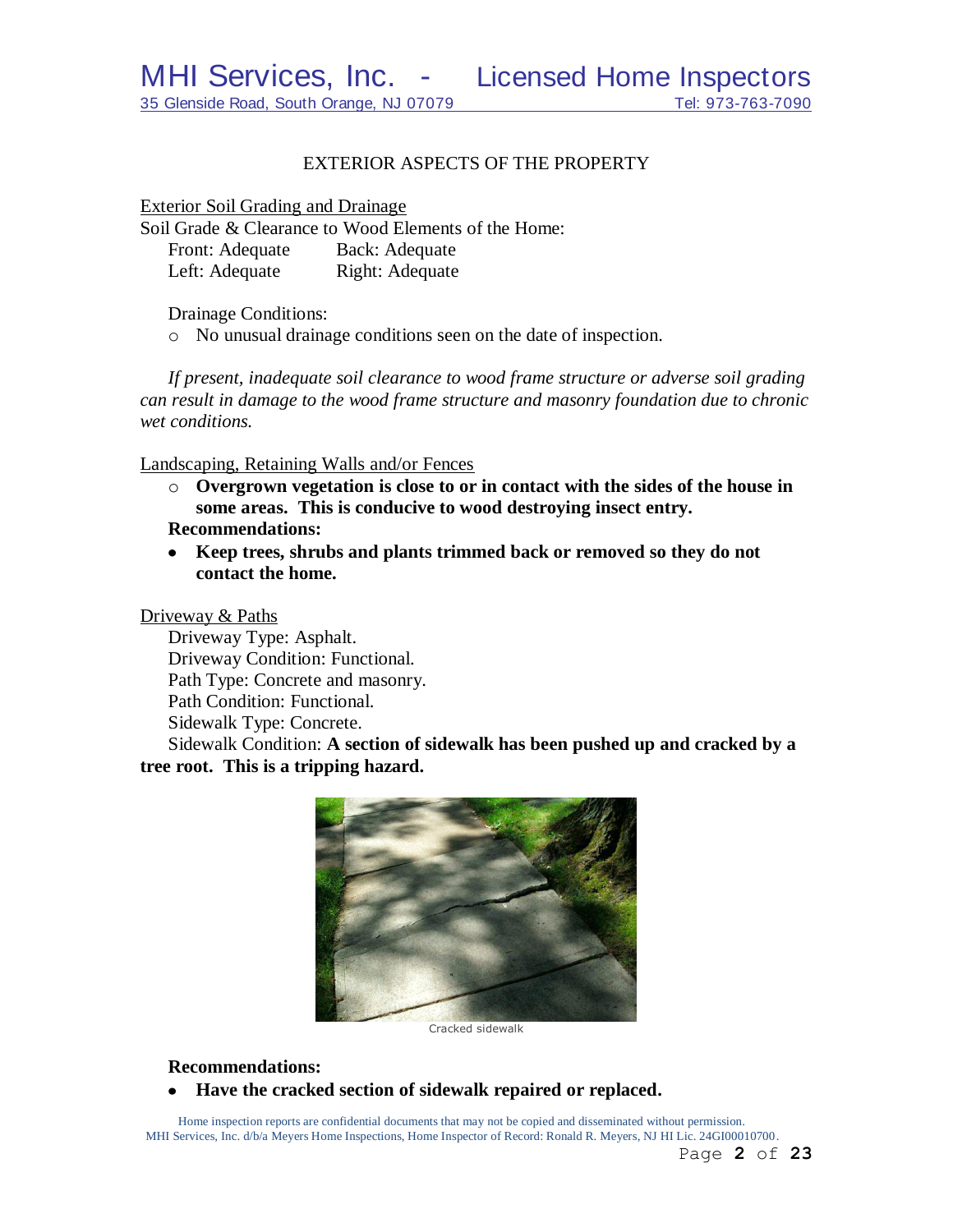#### Deck

Type: Small composition board area and steps. Location: Rear

Elevation above grade level (approximate): 4 ft.

Structure Condition: Functional.

Surface Condition: Functional.

Railing Condition: The railing was tested, and was found to be functional on the date of inspection.

Stairs Condition: Functional.

## Patio

Type: Stone, masonry Location: Right side. Condition: Functional

Description & Condition of Entrances

Front Door: Wood and glass, in functional condition.

Front Entry Area: Large covered wrap around wood porch with wood steps. Condition:

- o **The support under the top front step has been damaged by carpenter ant activity. This area has been reinforced incorrectly, by bracing with 4x4 lumber stuck into soil.**
- o **One of the support joists beneath the front entry porch is cracked.**

Back Door: Double wood and glass, in functional condition.

Back Entry Area: The rear deck, in functional condition.

Side Door: Wood and glass, in functional condition.

Side Entry Area: Masonry steps, functional, but **only fair condition due to moderate deterioration.**



Masonry Steps at Side are in Only Fair Condition

## **Recommendations:**

- **Have a qualified contractor properly repair the damaged stair support and cracked floor joist.**
- **Continued maintenance of the masonry steps to extend functional life.** $\bullet$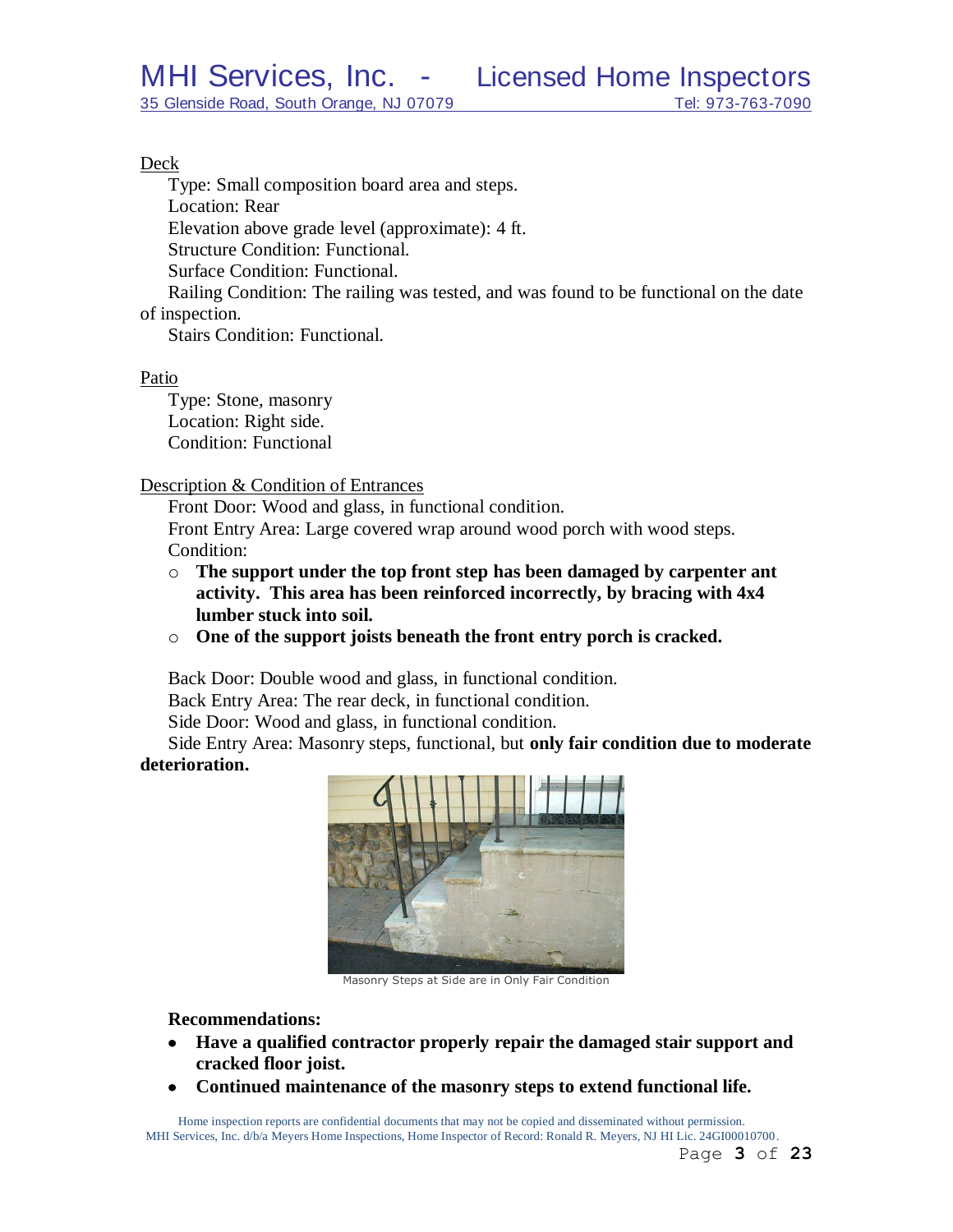Exterior Facades Type: Wood shingle siding. Condition: o Functional. Trim, Type: Wood.

Condition:

- o Functional in most areas.
- o **The threshold board beneath the back door is deteriorating from moisture and weather exposure.**



Deteriorating threshold board

**Recommendations:**

**Remove the damaged back entrance door threshold board, evaluate area,**   $\bullet$ **and replace board and make any additional repairs as may be found to be needed in this area.**

Windows Partly replacement double hung and casement type, double glazed units, and partly older wood frame, double hung single glazed units.

A representative number of windows were tested. All windows were visually examined.

Condition:

- o The double glazed windows were found to be in functional condition on the date of inspection.
- o **The older wood frame single glazed windows were found to be in typical condition for their type and age, with some windows requiring repair and maintenance. Some windows are stiff and/or difficult to operate. Some windows have loose and/or missing paint and glazing putty.**
- o **Some windows have cracked glass.**

*Note: It is our policy to recommend the use of window guards such as window guard tabs if present, or installation of window guards on all windows above the first floor level, regardless of whether regulations require them.*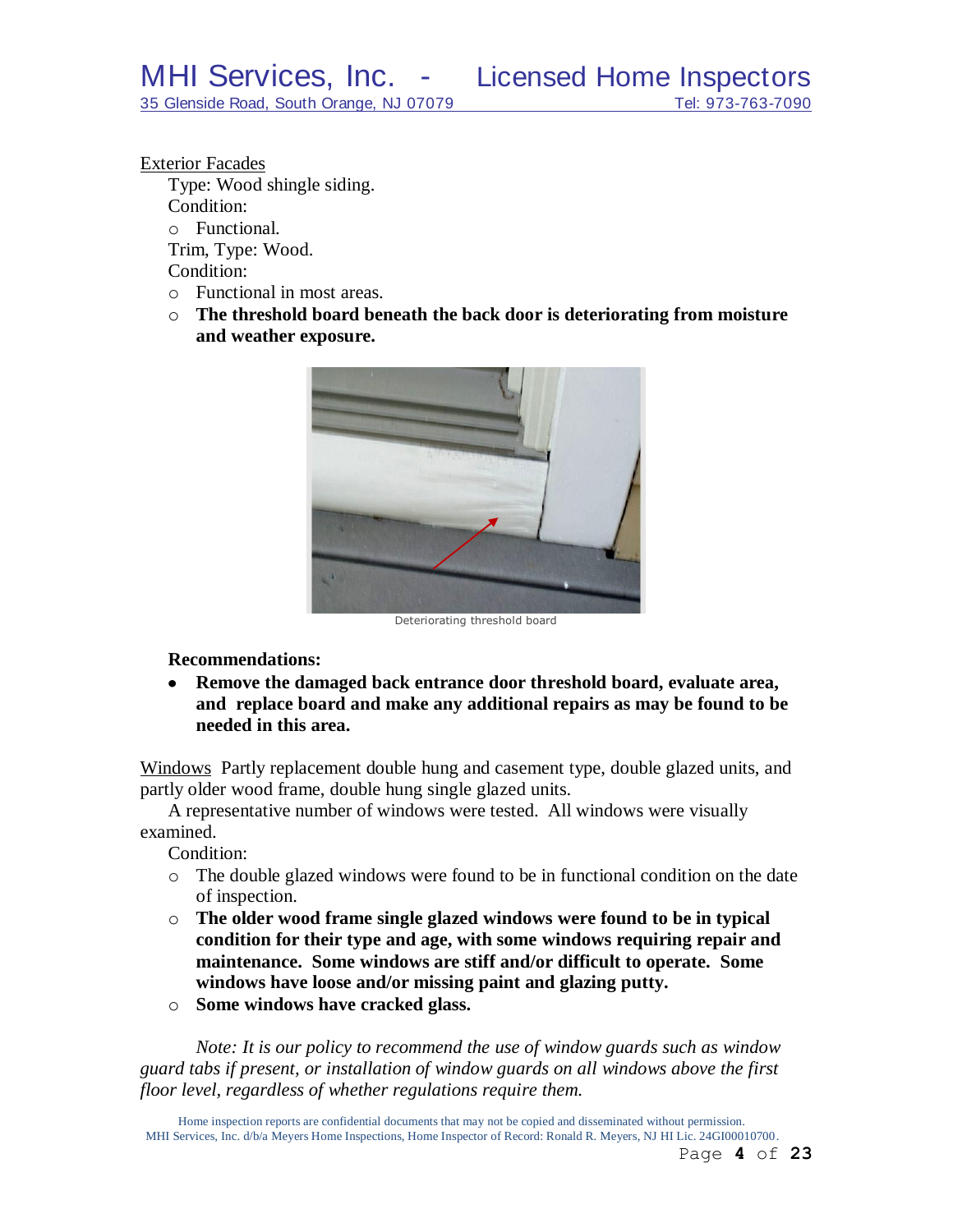MHI Services, Inc. - Licensed Home Inspectors

**Recommendations:**

- **Maintenance and repair as necessary to the older single glazed windows.**
- **Replace the cracked glass panes.**
- **Installation if necessary and use of window guards on all windows above the first floor level.**

Roof Drainage System Roof drainage is by metal gutters and leaders (downspouts) attached to the roof and siding. Most downspouts discharge into what appears to be newer underground pipe.

Conditions:

o Visible portions of the roof drainage system appeared to be in functional condition.

*Inadequate or defective roof drainage systems, if present, can lead to water entry into the basement, foundation damage and/or roof leakage.*

## **Recommendations:**

**Have the roof drainage system cleaned and maintained on a regular basis by a qualified gutter maintenance company.**

## CHIMNEYS & VENTS- EXTERIOR VISIBLE CONDITION

Masonry Chimney(s) This home has one masonry chimney.

The exterior of the masonry chimney was inspected by the following methods:

- o Visual observation from the ground with the aid of field glasses.
- o Partially from within the basement, attic and/or other interior spaces.

## **Condition:**

o **Some cracks, loose and missing sections of mortar were seen on the upper sections of the chimney. The exterior damage suggests the presence of interior defects.**



Cracks in the masonry chimney visible at top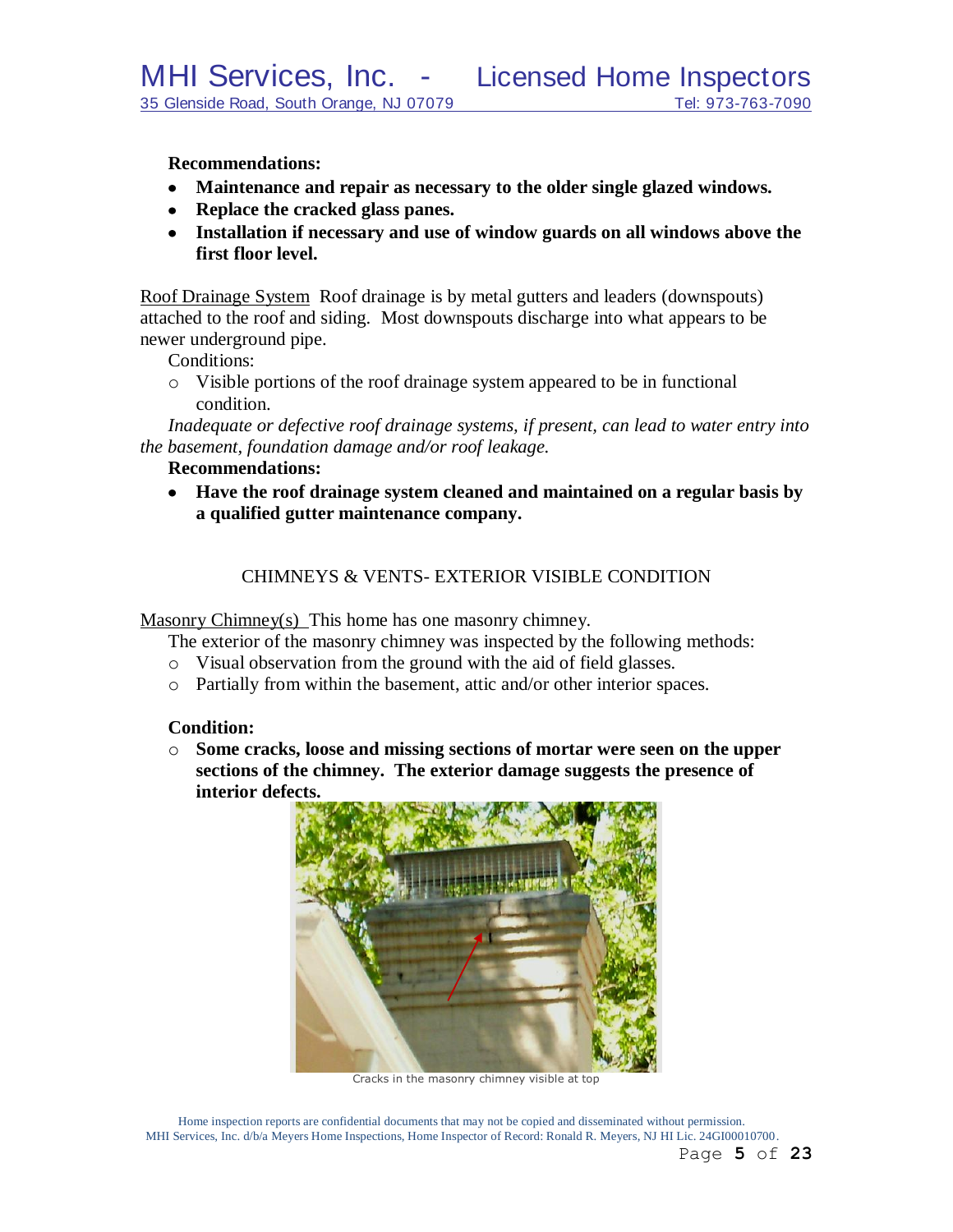- o **This chimney is quite old, and the possibility of interior flue blockage or other interior damage is therefore increased. Recommendations:**
- **The National Fire Protection Association and the National Chimney Sweep Guild recommend that, due to the advanced age or other conditions, a Level-2 Inspection of the chimney and internal components be done to rule out hidden potential safety defects, and we recommend this as well***.*
- **Have a qualified chimney contractor service or repair the chimney as required to assure long term function and safety.**

# STRUCTURAL COMPONENTS

#### Foundation Walls & Structural Supports

This home is built mostly over a full basement with a raised stone and masonry foundation. The rear section of the home may be an older addition, and is built over a stone and masonry walled crawlspace. The front porch is built over an open area, with masonry pier perimeter supports.

Foundation Wall Condition:

o Functional where visible.

*Limitation of our Ability to Inspect: Significant parts of the masonry foundation walls and concrete slab were covered with finish materials or access to directly inspect was blocked by furnishings, and this limits our ability to fully evaluate these components. Hidden defects may be present behind finish materials or below ground.*

Intermediate structural supports: Concrete filled steel tubular columns, and also one wood end post.

Condition:

- $\circ$  The concrete filled steel tubular columns are in functional condition where visible.
- o **The wood support post at the end of a (newer) laminated wood beam is an unorthodox installation that may not be adequate to provide long term structural support.**



This Wood Post Support May Not be Adequate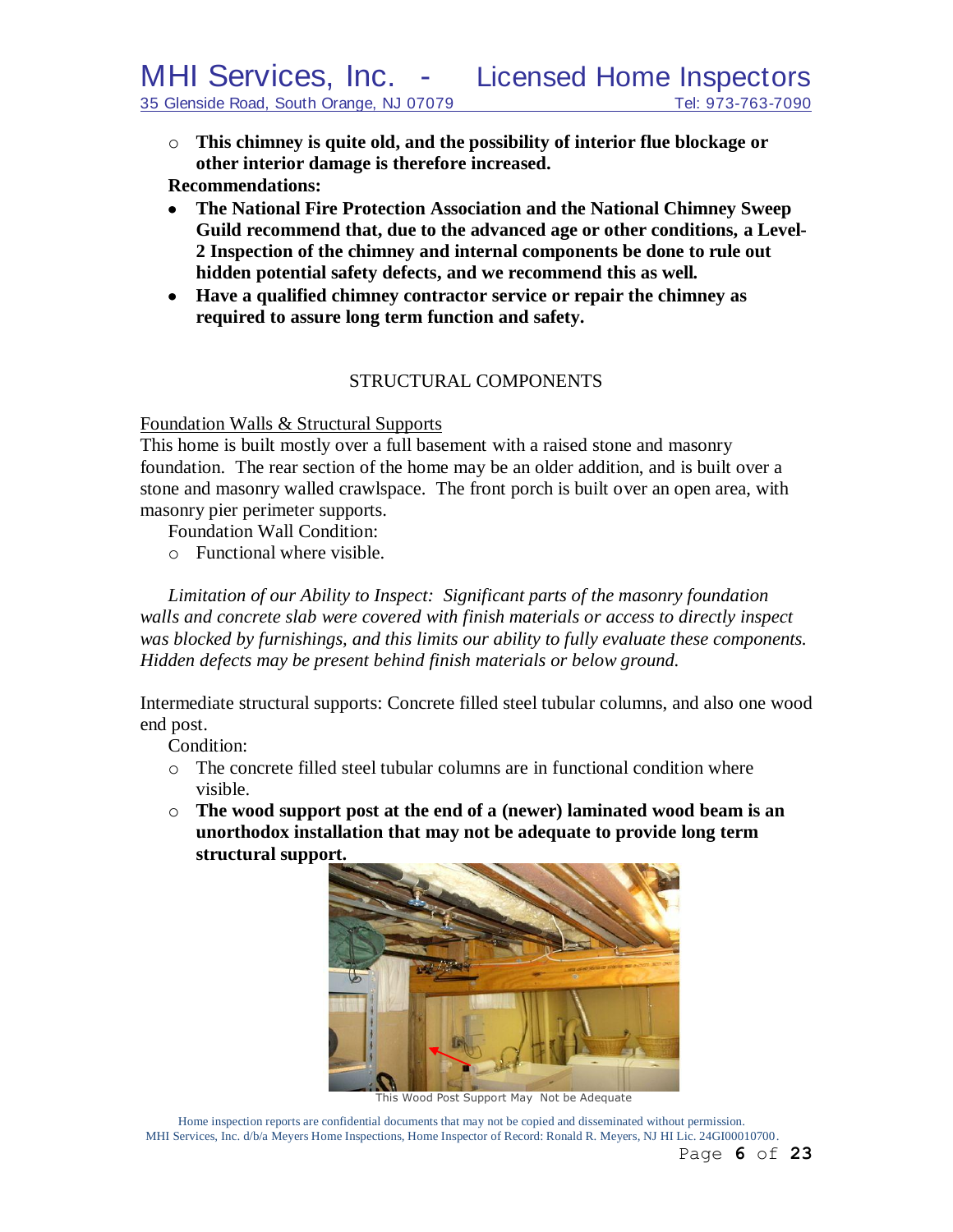Floor Framing: Dimensional lumber floor joists, supported by the foundation walls and on multiple wood and laminated wood beams.

Condition:

- o Flooring throughout the home was adequately level and stiff for a home of this type and age on the date of inspection.
- o The end of a newer laminated wood beam is supported by wood support post bolted to the masonry wall. **The bottom of this support post is not supported by a proper footing and has been partially cut away to allow for the passage of a steam return pipe. Consequently, this support may not be adequate to provide long term structural support of the beam.**



Support post notched over heating return pipe and not on footing

Wall Framing: Dimensional lumber, with wood or wood product sheathing on the exterior and plaster or drywall on the interior.

Condition:

- o Walls throughout the home are functionally adequate where visible in most areas.
- o **The plaster is cracked on a wall adjacent to the chimney on the second floor. This is a common condition for older homes of this type, and may have been caused by differential settlement between the chimney and the main structure of the house.**



Plaster Wall cracked near chimney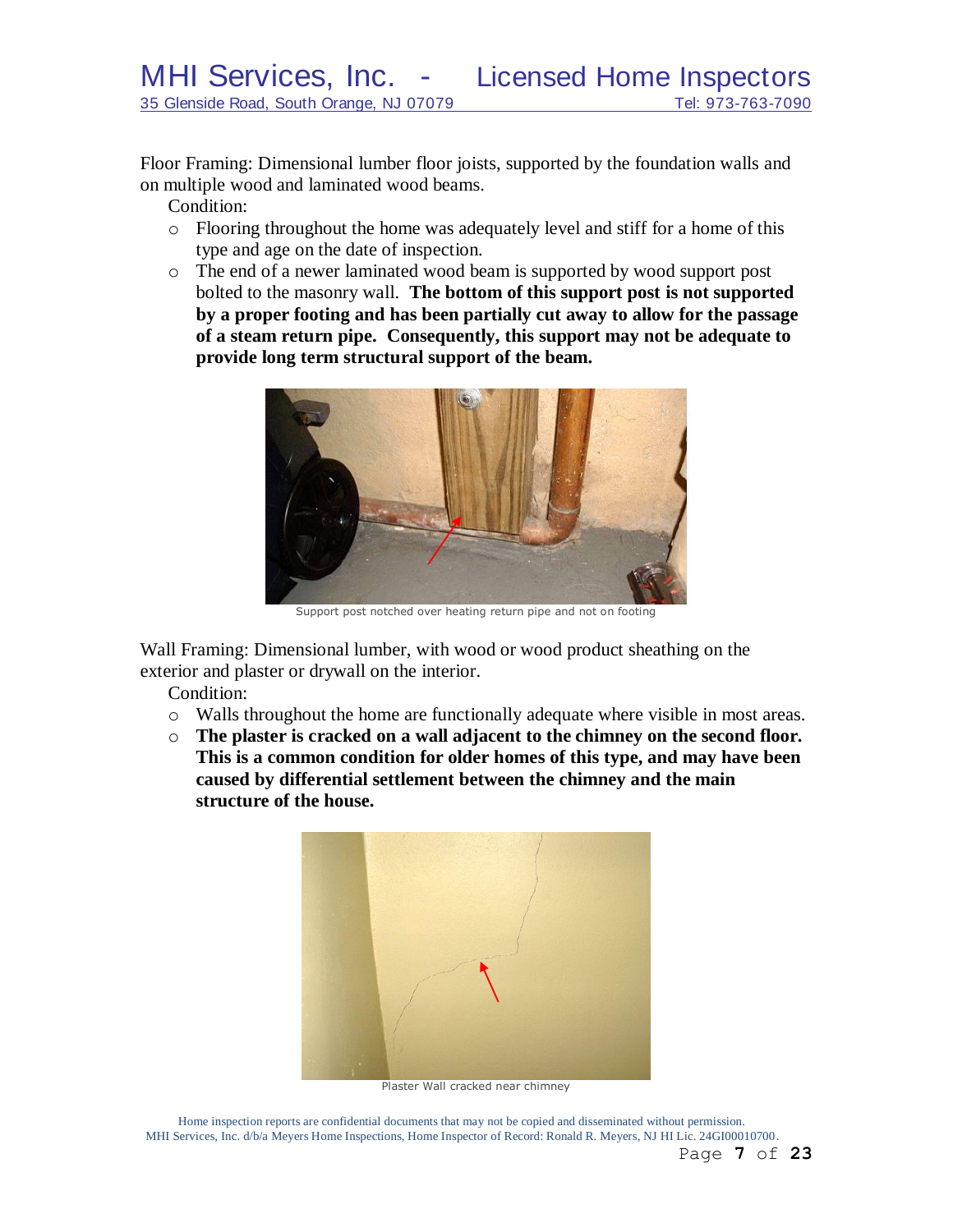Roof framing: Dimensional lumber for a pitched roof. Roof Sheathing: Wood board.

Condition:

o Visible portions of roof framing and sheathing were functionally adequate on the date of inspection.

*Note: Finish materials in the home prevented access to directly inspect the foundation walls and structural supports, and our findings are limited by this*.

## **Recommendations:**

- **See Roof Drainage section – make sure water around the home is well controlled, with no accumulation near the base of the home. This can help reduce the possibility of additional foundation settlement in the future.**
- **Have a qualified contractor adequately support the end of the wood beam described previously. Suggest the installation of an additional lally column installed on a proper footing near the end of the beam, but clearing the existing steam return pipe. The existing end support post may be left in place.**
- **See the separate wood destroying insect report from Terminite, Inc. for more information relating to the wood framing of this home. If evidence of wood destroying insect infestation is found, then be aware that further evaluation would be required to assure that hidden damage to structural members is not present.**

Wood Destroying Insects We do not inspect for wood destroying insect infestation, however as a convenience and as a matter of expedience, an inspection for the presence of wood destroying insects has been ordered by us for this property. The official results of this wood destroying insect inspection will be sent to you under separate cover by the provider of this service, Terminite, Inc, Tel: 908-353-6938.

# **Recommendations:**

**Carefully read the separate wood destroying insect report from Terminite, Inc. and be guided by the recommendations therein.**

# ROOFS

The roofs, flashings and penetrations were inspected by the following methods:

- o Visual observation from the ground with the aid of field glasses.
- o A limited degree from within attic crawlspaces.
- o Finish materials on ceilings and walls on the upper living level were tested where possible with a moisture meter.
- o The underside of the roof was tested where possible with a moisture meter.

## *Inspection Limitations:*

o *Significant sections of the upper level are finished, with no access to attic spaces*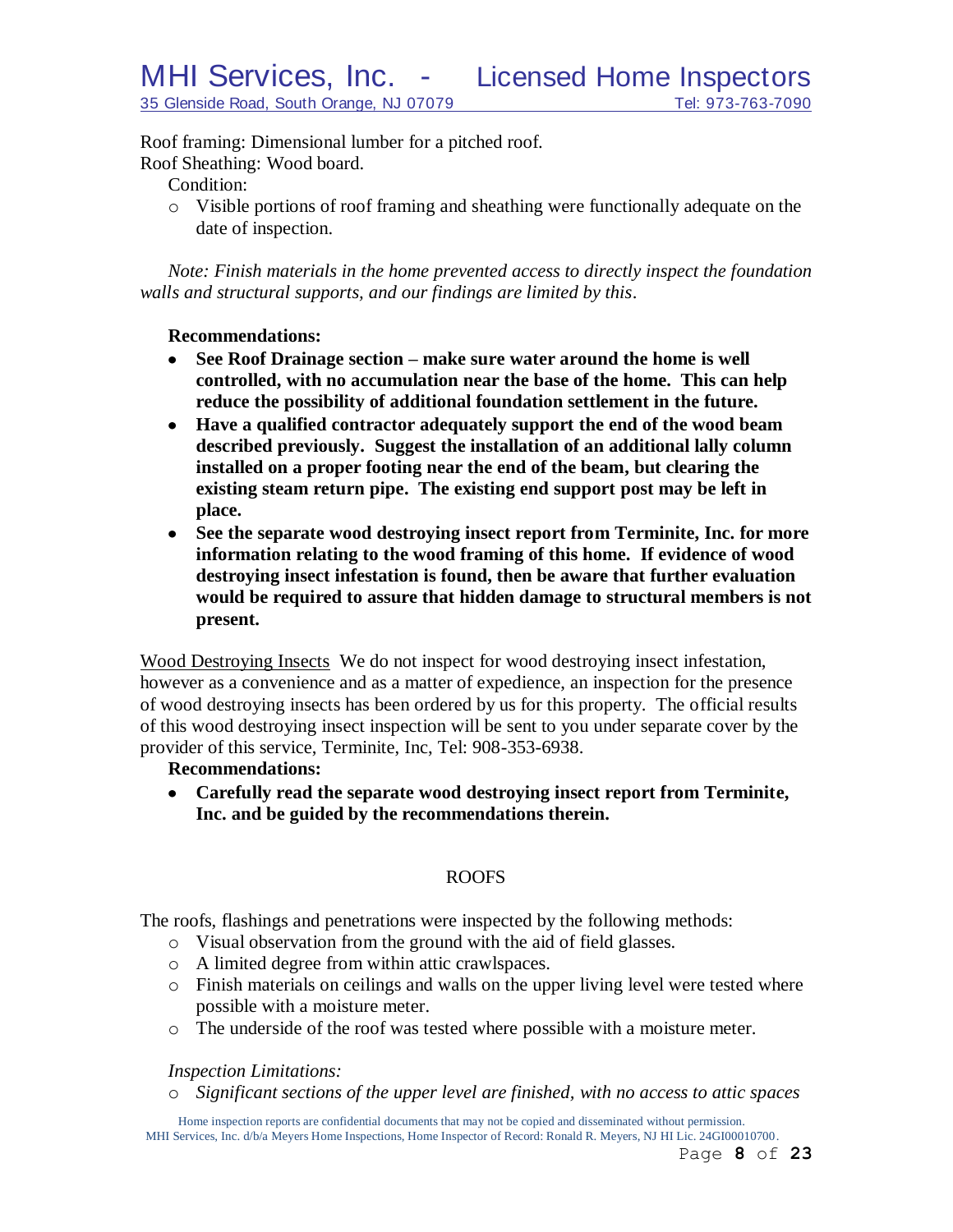*above.*

Roof Type and Description: The roofs are pitched and covered with asphalt shingles.

Condition:

o Roof shingles appeared to be serviceable on the date of inspection.

Roof Ventilation:

**Roof ventilation may not be adequate. The presence of living space on most of the upper level makes ventilation of this roof more difficult.**

*Inadequate roof ventilation can lead to damage to the roof structure, reduced shingle life or mold conditions in the attic.*

#### **Recommendations:**

**Have a qualified roofer evaluate the roof to determine where additional roof ventilation systems can be added, and install such ventilation systems.**

*Note: Our roof evaluation consists of an inspection of the exterior surface covering, including an*  inspection of visible flashing details. A steeply pitched roof is usually inspected from the ground by use of *binoculars. If safely accessible, a moderately pitched roof will be mounted and walked for close inspection. The underside of the roof decking is also closely inspected where accessible, and we use a professional moisture meter to evaluate stained areas that may be evidence of leakage. The interior finished surfaces of the home, especially ceilings and walls at the top or attic floor, are also inspected for evidence of leakage, and a moisture meter is used to evaluate suspect areas.*

*If we see evidence of roof leakage, we will say so in our report, and recommend that further evaluation and repair or roof replacement be done. Often we see stains on the underside of the roof deck or at ceilings that strongly suggest that the roof has leaked. Depending on the season of the year and recent weather, as well as recent painting or repair done by the owner, we may not be able to say if the roof is currently leaking. What we can say with certainty, is that all roofs eventually leak, and for older homes, parts of the roof system such as flashings in valleys or at the chimneys and plumbing vents may never have been replaced even if the roof surface has been re-covered. Consequently, our inspection report should not be taken as a guarantee that the roof will not leak, but simply as a report on the condition of the roof as we found it on the date of inspection.*

# ELECTRICAL, MECHANICAL, AND HEATING & COOLING SYSTEMS

#### Electrical System

Voltage: 240/120 volts Ampere Capacity: 150 amperes

Service entrance location: Overhead Electrical Grounding: Metallic water main.

Circuit Breaker and/or Fuse panels:

- o Circuit breaker main panel located in the basement.
- o Circuit breaker subpanel located adjacent to the main panel.
- Circuit Breaker/Fuse inspection methods: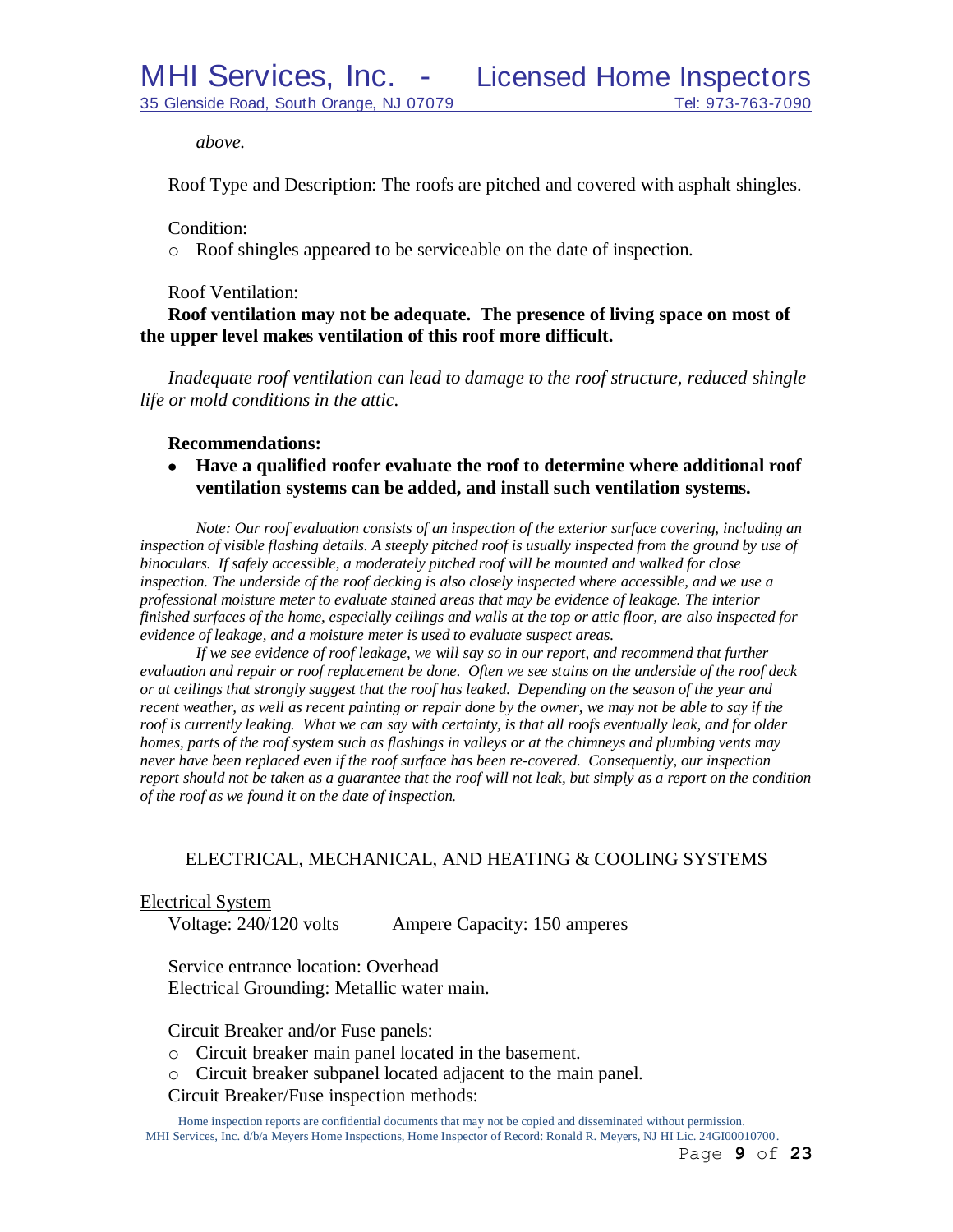o Removal of panel covers with inspection of wiring on the interior.

Conditions: Visual inspection of the components and wiring within circuit breaker panel(s) found the following condition(s):

o **The main service panel is full and the subpanel installed together with the circuits in the main panel may exceed the designed load capacity for the main service.**



Main Electrical Service Panel (left) and also added Subpanel –full or possibly over capacity

o **One double tapped circuit breaker is present in the subpanel. This is incorrect wiring technique.**



Double tapped breaker in sub panel

Branch circuit wiring is predominantly:

- o Plastic sheathed cable (Type NM, known as Romex).
- o Metallic sheathed cable (Type M, known as BX).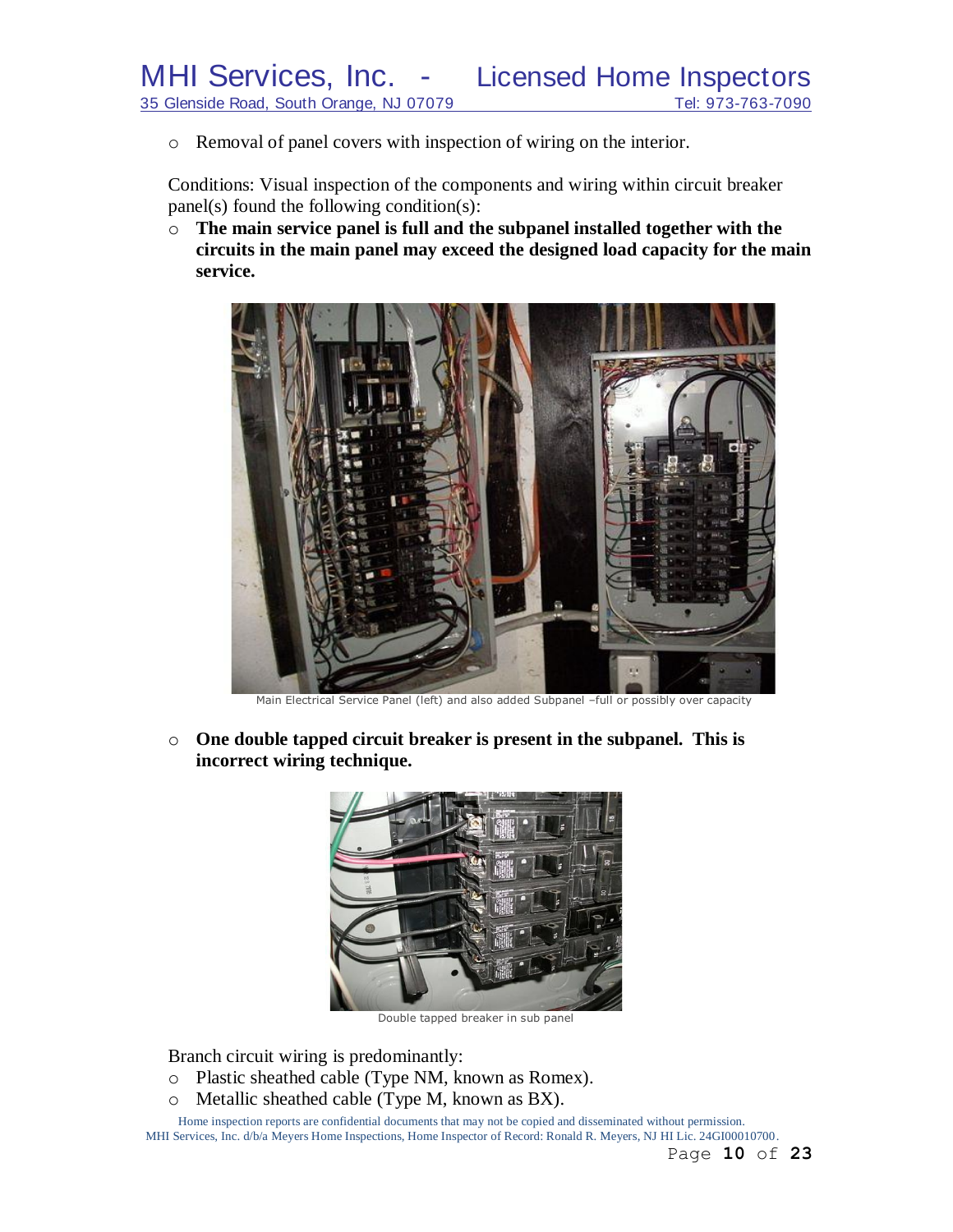Branch circuit conductor material appears to be copper for all 15 and 20 ampere solid conductor circuits.

*Note 1: We inspected for the presence of unacceptable solid conductor aluminum branch circuits, and none were found to be visible. Heavier current dedicated circuits may use conductor material that may be copper or aluminum, either being acceptable.*

*Note 2: Homes built between the years 1910 and 1935 were sometimes wired with what is known as knob & tube branch circuits, which are no longer considered to be acceptable by most underwriting agencies. This home appears to have been built in the period when this wiring was common, and it is possible that such wiring is present within walls and ceilings.*

Receptacles are partly grounded three pin units and partly older two pin units. A representative number of 120 volt three pin receptacles were tested, with no functional defects found.

GFCI electrical receptacles are present in all wet areas of the kitchen and all bathrooms with electrical receptacles. *GFCI electrical receptacles provide protection against electric shocks in wet areas.*

#### **Recommendations:**

- **Have a licensed electrician evaluate the electrical service panel and subpanel for adequacy of capacity and proper installation. Service upgrade to 200 amperes may be found to be advisable.**
- **Have a licensed electrician eliminate the double tapped condition in the circuit breaker panel.**
- **Have a licensed electrician evaluate the home with regard to knob & tube wiring. If found to be present, it is advisable to have such wiring disabled and/or removed, with the affected circuits replaced with approved wiring.**

#### Plumbing System

Water Supply: Appears to be from a public system, however we cannot confirm this. Water Main Material: **Old brass pipe.**

Water Main and Main water shutoff valve Location: Basement Water Main Condition:

o **Brass water pipe has a typical service life of 50 to 75 years. The brass water pipe is now past the expected service life for this material, and cannot be relied upon to provide significant additional service. The possibility of failure of this buried water service pipe in the near future is therefore significantly increased. When a buried water service pipe fails, replacement is required to restore water service to the home, and this replacement work usually involves excavation work.**

Main Shutoff Valve Condition:

o **The main water shutoff valve is older. Leakage or malfunction is more likely**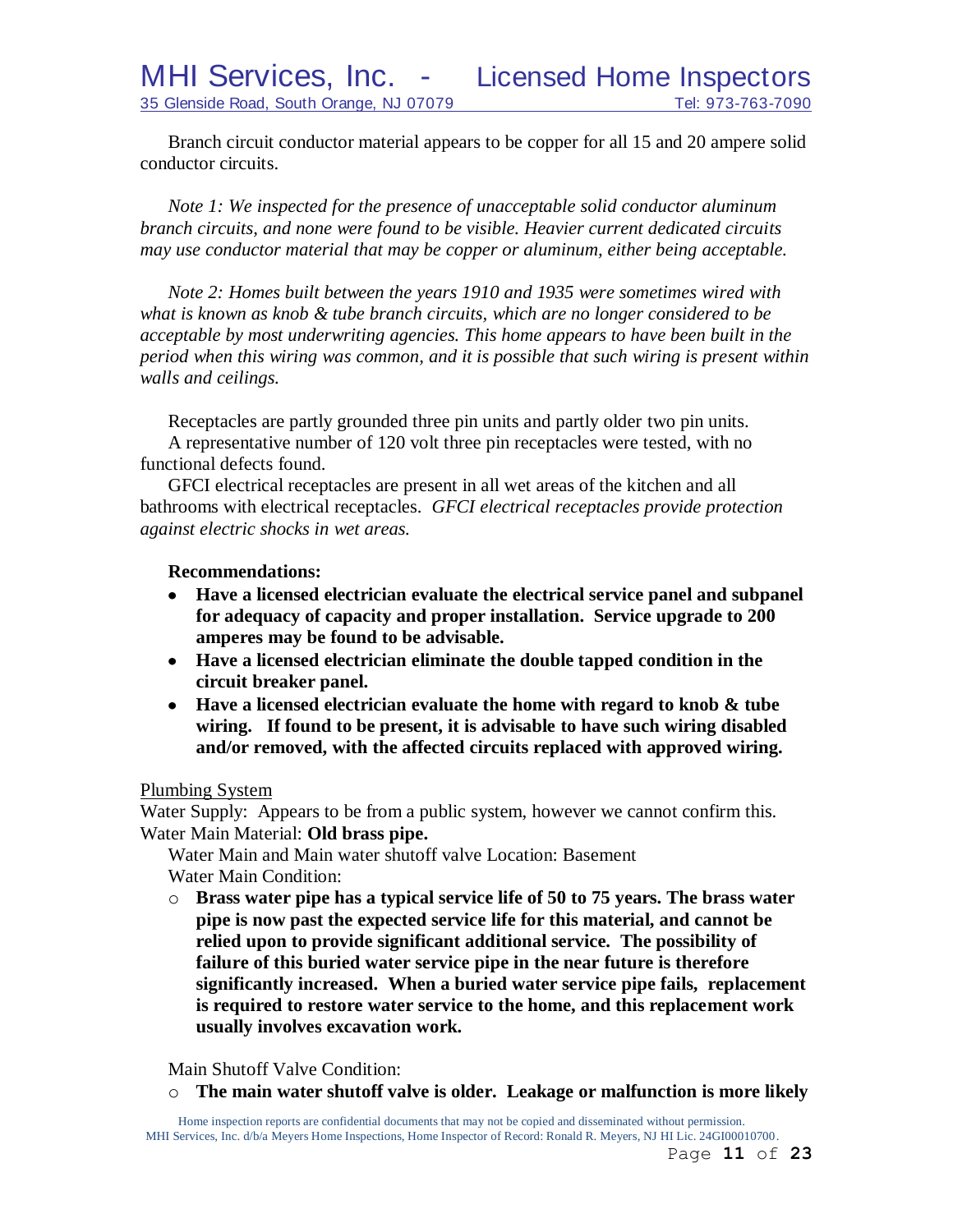#### **with older shutoff valves.**

Visible Interior Water pipe material: Copper tubing**.** Visible Water pipe Conditions:

o Functional where visible.

Waste Disposal system type: Waste disposal appears to be a public system (sewer system), however this could not be confirmed.

Drain and vent pipe material: Old iron, and some newer Plastic.

Drain pipe Conditions: Functional on the date of inspection, as determined by a limited operation of multiple plumbing fixtures.

*Comment on Old Buried or Cast Iron Drain Pipes: Sections of the drain pipe are now very old, and may have significant internal corrosion or hidden internal defects, and may have limited additional service life. This home inspection cannot properly evaluate buried or very old sections of drain or waste pipe.*

**Recommendations:**

- **Have a plumber evaluate the water service main pipe and main water shutoff valve and repair or replace as necessary to assure reliable function.**
- **To determine the true condition of the waste and drain pipes we recommend that a plumber inspect them internally using a specialized video camera.**
- *Consult the municipality and your legal counsel to determine with certainty if the waste disposal system and water supply source is public. This home inspection does not include evaluation or testing of private waste disposal systems or septic systems, nor does it include an evaluation of private water supply systems (wells), and we cannot assure you that these systems (if present) are adequate or in satisfactory condition. If a private waste disposal system or water supply system is present we strongly recommend that further evaluation and testing be done by qualified companies to assure full function, adequacy and health safety.*

## Domestic Hot Water Heater

Water Heater Type: Standard Tank. Water Heater size, gallons: 75 Heating Method/Fuel: Natural Gas. Age: 3 years Typical Service Life: 8-10 years Condition: o Functional on the date of inspection.

Natural Gas Piping Visible rigid and flexible natural gas piping appeared to be in functional condition on the date of inspection, **with the exception of the following:**

o **A section of copper tube gas line has been installed to supply a fireplace insert, and has been tapped off the bottom of the gas fitting to the hot water heater. Copper tube gas pipe is no longer generally used for this purpose. In addition, this gas line now partially blocks access to the water heater, so the**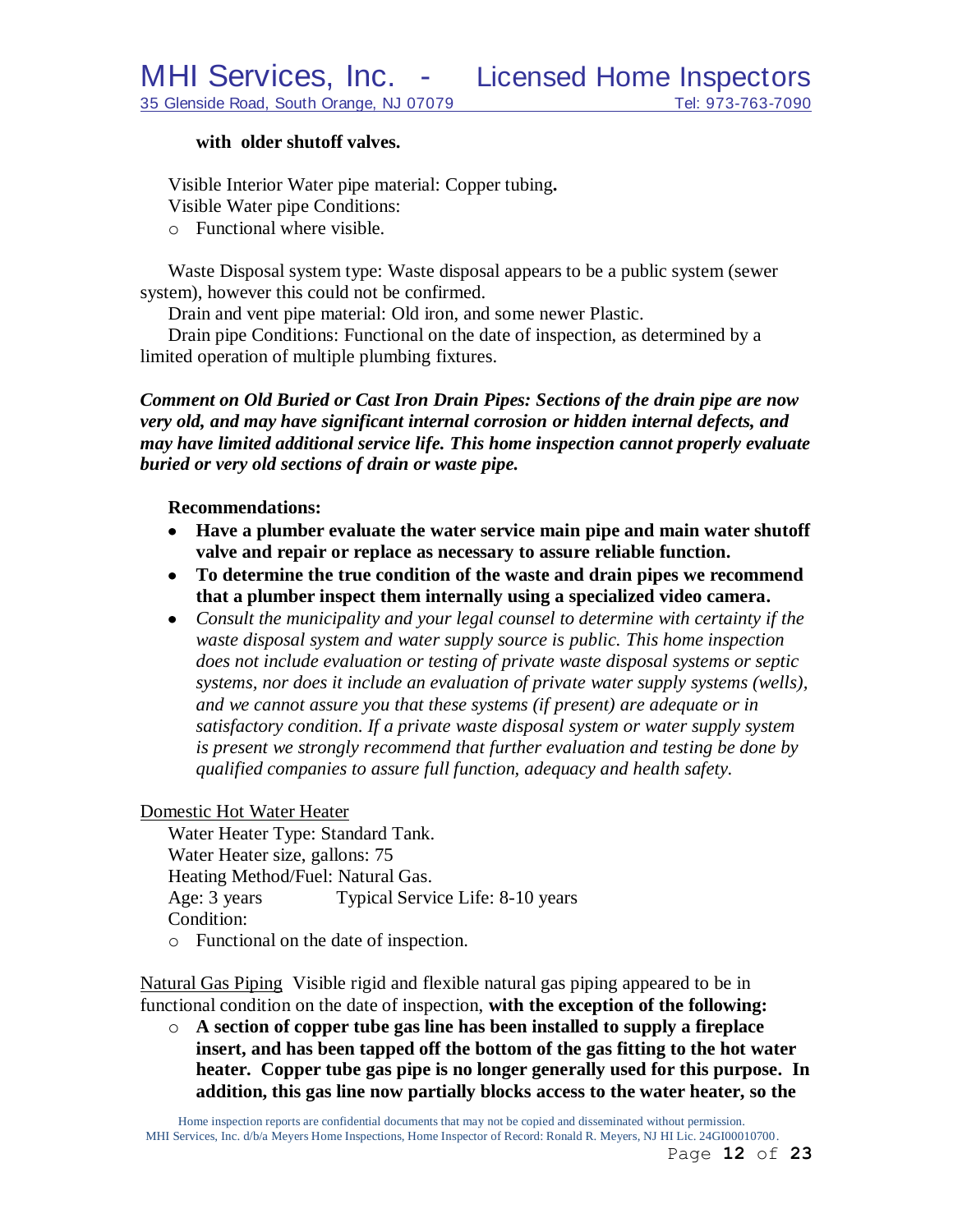**gas line would have to be moved in order to replace the hot water heater.**

#### **Recommendations:**

**Have a plumber replace the fireplace gas line with an approved flexible gas line, and re-route so it does not block the hot water heater.**

## Heating System

System Type: Steam boiler feeding radiators steam, as well as added multiple circulated hot water heating zones feeding baseboard radiators. The steam boiler has been modified so that hot water for the baseboard radiators is taken from the heat exchanger.



Heating System is Combination of Steam and Circulated Hot Water from Same Boiler

Number of Zones: 3 heating zones: 1 steam zone, for some second and third floor bedrooms, and 2 hot water zones, for the first floor and the second floor master bedroom, and the basement).

Fuel: Natural Gas.

Location: Basement utility.

Estimated age: 5 years. Typical service life: 25 years, although maintenance is often required before this time.

Physical Condition of Visible Components of the Heating System: Satisfactory.

Heating System Venting: Metal flue pipe to masonry chimney.

Operational Test of Heating System: The heating system activated when heat was called for by the thermostats, and some radiators throughout the home began to heat up.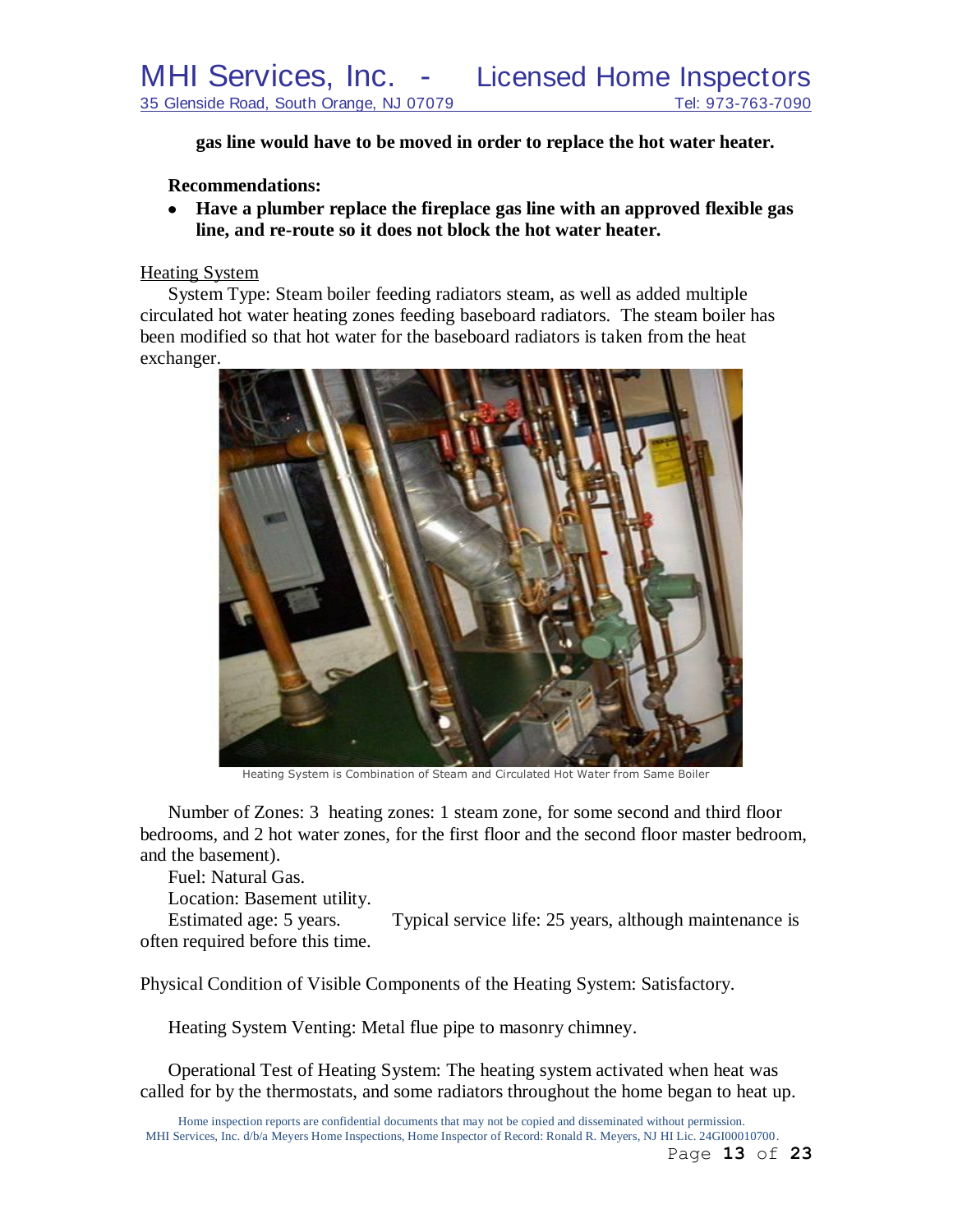#### **Conditions:**

- o **The use of the steam boiler to supply circulated hot water heating zones in additional to the steam is not an ideal arrangement. Steam boilers create considerable sediment during the normal course of operation. When circulated hot water zones are installed on steam boilers, the pumps, valves, pipes and baseboard radiators are more subject to clogging and failure than when installed on a standard hot water boiler. Consequently, this heating system may require increased maintenance and repairs during its service life, and the service life of components may be shorter than average.**
- o **Some of the major steam pipes are copper rather than threaded iron pipe. Copper steam pipes are not as durable as threaded iron in steam service, and are more subject to leakage and failure at joints.**
- o **Radiators and steam or circulated water pipes are older, and the need for increased maintenance and repair to these older components should be anticipated.**

**Recommendations:**

- **Further evaluation of the heating system by a qualified specialist to determine if modification is needed to assure reliable service. You may wish to have the heating system modified so that all rooms are heated by circulated hot water rather than a combination of steam and hot water).**
- **Monitor radiators and radiator connections for leakage, and have any leaks repaired promptly.**
- **A service contract to cover future maintenance and repairs to the heating system.**

*Note: The heating system inspection consists of visual evaluation of the exterior casing, connection pipes and fittings, normal and automatic controls, as well as venting components. A limited inspection of the internal components of the heating system are also part of this inspection, however full inspection of interior components and heat exchangers is not possible without extensive disassembly, which is not done in a home inspection. Operation of the system is done using normal controls unless hot weather or the health and safety of the occupants makes this impossible or inadvisable. In seasonably warm weather we may not be able to operate the heating system for a long enough period of time to discover defects that may only become apparent when the system has been operating near full capacity for an extended period of time. For heating systems that appear to be more than 50% through their design life, we recommend further evaluation by a qualified specialist to assure that hidden defects or safety related issues are not present. All heating systems need regular maintenance to remain in satisfactory operating condition, and we recommend that you adhere to a regular maintenance schedule. If a heating system shows evidence of deferred maintenance or service, then we recommend that you schedule such service before you close on the property as this may disclose conditions that may be hazardous or conducive to premature failure.*

Heating Equipment Clearance & Combustion Air

Heating System Location: Basement utility. Ventilation and Combustion Air: Adequate Clearance to Combustibles: Adequate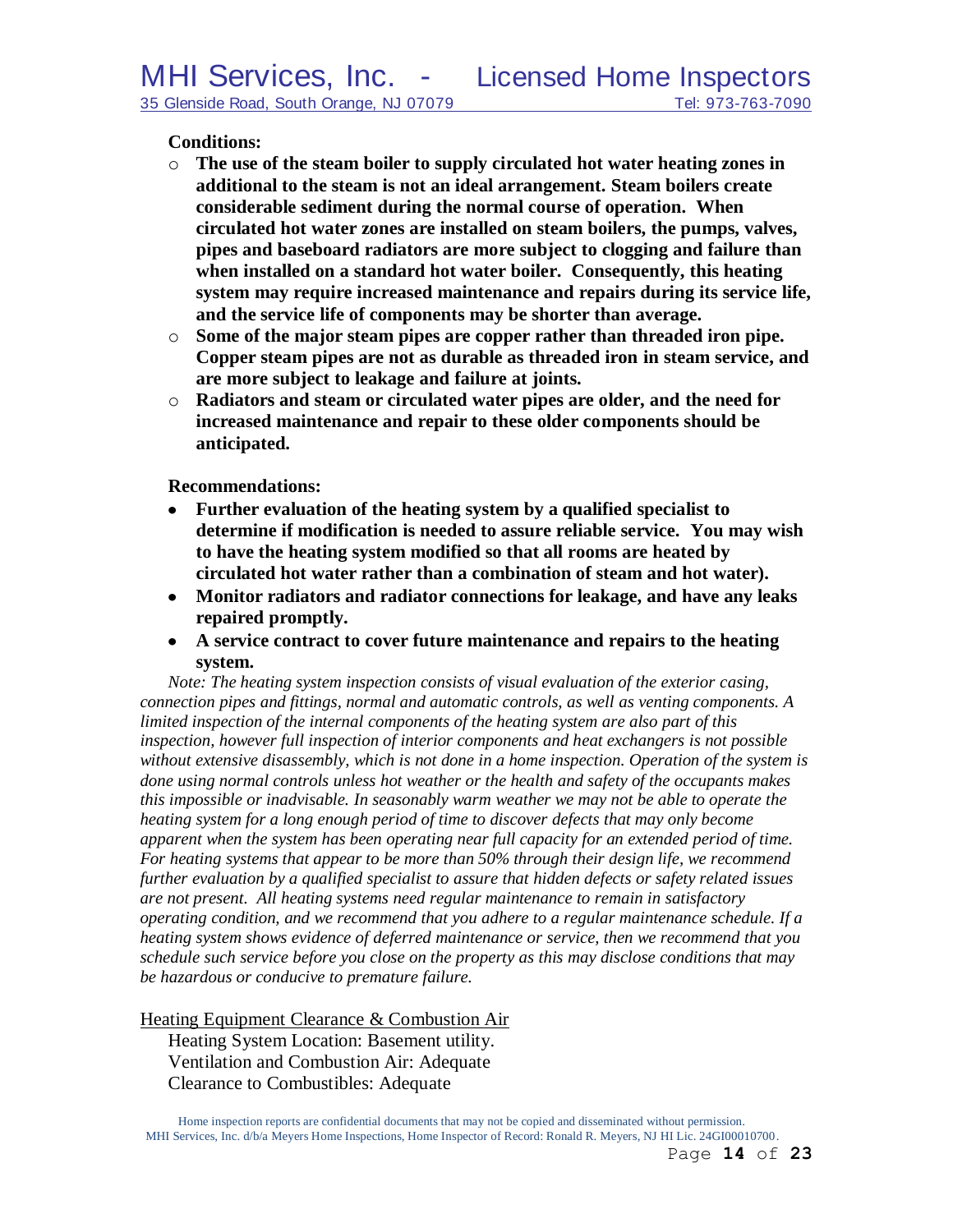Central Air Conditioning Two zones of central AC are present, each with a separate air handler and compressor.

AC Equipment Age (Estimated): 5 years

Typical Service Lifetime: 12 to 15 years, however failure before this time is not uncommon.

Condensing Unit/Compressor Location: Exterior left.

Condensing Unit/Compressor Conditions:

o Physically acceptable (both units).

Air Handler Types: Separate/Independent.

Air Handler Location: Basement crawlspace, and also the attic crawlspace.

Physical Condition (Exterior Only): Satisfactory.

AC Condensate Drain Overflow Pan: Present beneath attic mounted air handler.

Operational Test of Air Conditioning Systems: The AC systems activated when called for by the thermostats, and appeared to function.

*Advisory Recommendations:* 

- *Have the AC systems serviced annually by an AC technician.*
- *A service contract to cover minor maintenance and repair the AC systems.*

## INTERIOR ASPECTS OF THE HOME

General Interior Condition

Wall and Ceiling Material: Plaster and drywall.

Wall and Ceiling Condition:

- o Functional, with typical cracking and defects for a home of this type and age, mostly of a minor nature.
- o **Some wall cracking is present on the second floor in a bedroom, in a wall adjacent to the chimney (see Structural Supports section).**

Floor Surfaces: Wood, Carpet, Tile

Floor Condition: Functional – normal wear and/or minor defects.

## **Recommendations:**

- **See Structural Supports section.**
- **Have a qualified painter professionally repair and repaint the crack. Be aware that future differential movement between the chimney and wood framing is possible and may cause the crack to re-open.**

Interior Doors Wood, in generally functional condition.

Interior Stairs Functional.

Kitchen

Kitchen Sink: Functional Stovetop and Oven: Gas Condition: Functional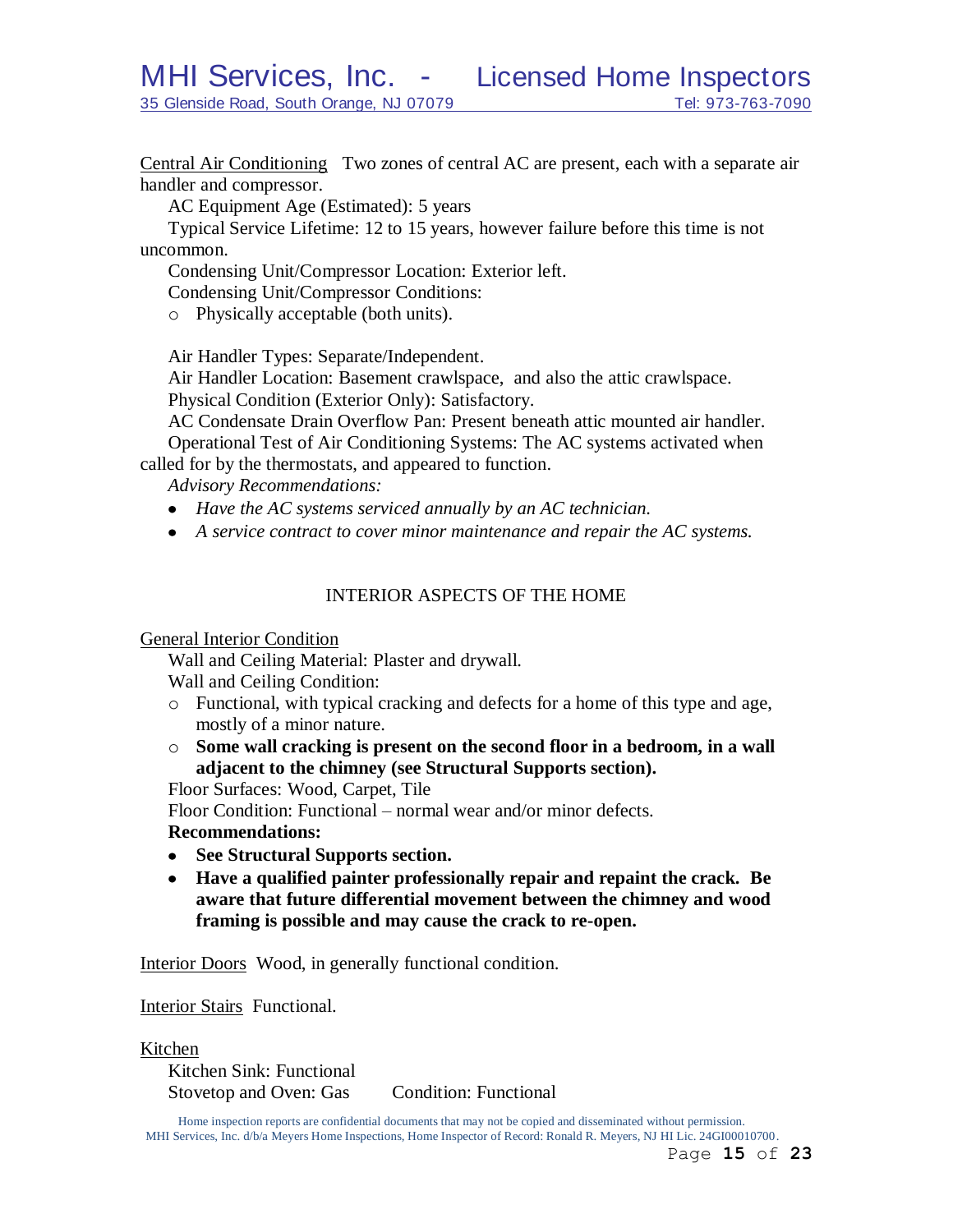Garbage Disposal: None present.

GFCI electrical receptacles: Present and functional at wet areas.

*GFCI electrical receptacles protect against shocks in wet areas.*

Dishwasher: Functional, as determined by a limited operational test on the date of inspection.

Water pressure at the sink was adequate. Drainage at the sink was adequate. Kitchen cabinets and countertops are in functional condition.

Laundry Room A washer and dryer are located in the basement.

*Note: We do not inspect or operationally test laundry appliances during a home inspection*  due to the multiplicity of different cycles built in to these units and the large amount of time it *takes to complete these cycles. We recommend that any laundry equipment that is to remain in the home be demonstrated to be in satisfactory operational condition before you close on this property. Laundry equipment installed in close proximity to finish materials can cause extensive damage to finish materials in living areas of the home should water leakage occur due to hose or equipment failure, and you should therefore turn off the water to the laundry equipment when it is not in use. If an electric dryer is present, proper installation is very important to assure electrical safety, including installation of a grounding cable for the dryer case. The integrity of the exterior ground cable should be checked periodically. If a gas dryer is present, the flex gas connector should be replaced if more than 5 years old. Dryer exhaust vent ducts should be metal rather than plastic to reduce the possibility of fire.*

#### Bathrooms

First Floor: Half, with sink and toilet, in functional condition.

Second Floor, Main: Full, with sink, toilet and shower over tub, in functional condition.

Second Floor, Master: Full, with two sinks, toilet, stall shower over tile base, and separate spa tub, in functional condition, including a brief test of the spa tub.

GFCI electrical receptacles: Present and functional at wet areas.

*GFCI electrical receptacles protect against shocks in wet areas.*

Water pressure and local drainage were adequate in all bathrooms.

#### **Fireplace**

Location: Living Room.

Type: Wood Burning, however a *gas line* for a gas insert has been installed. *The gas burner insert has not been installed*.

Hearth area Condition: Functional.

Flue Damper Condition: **The flue damper must now be manually operated from within the hearth.**

**Other Conditions: Significant deposits of ash, soot, or creosote from combustion are present in the lower sections of the chimney flue and fireplace. This can result in chimney fires.**

**Recommendations:**

**See Chimney section.** $\bullet$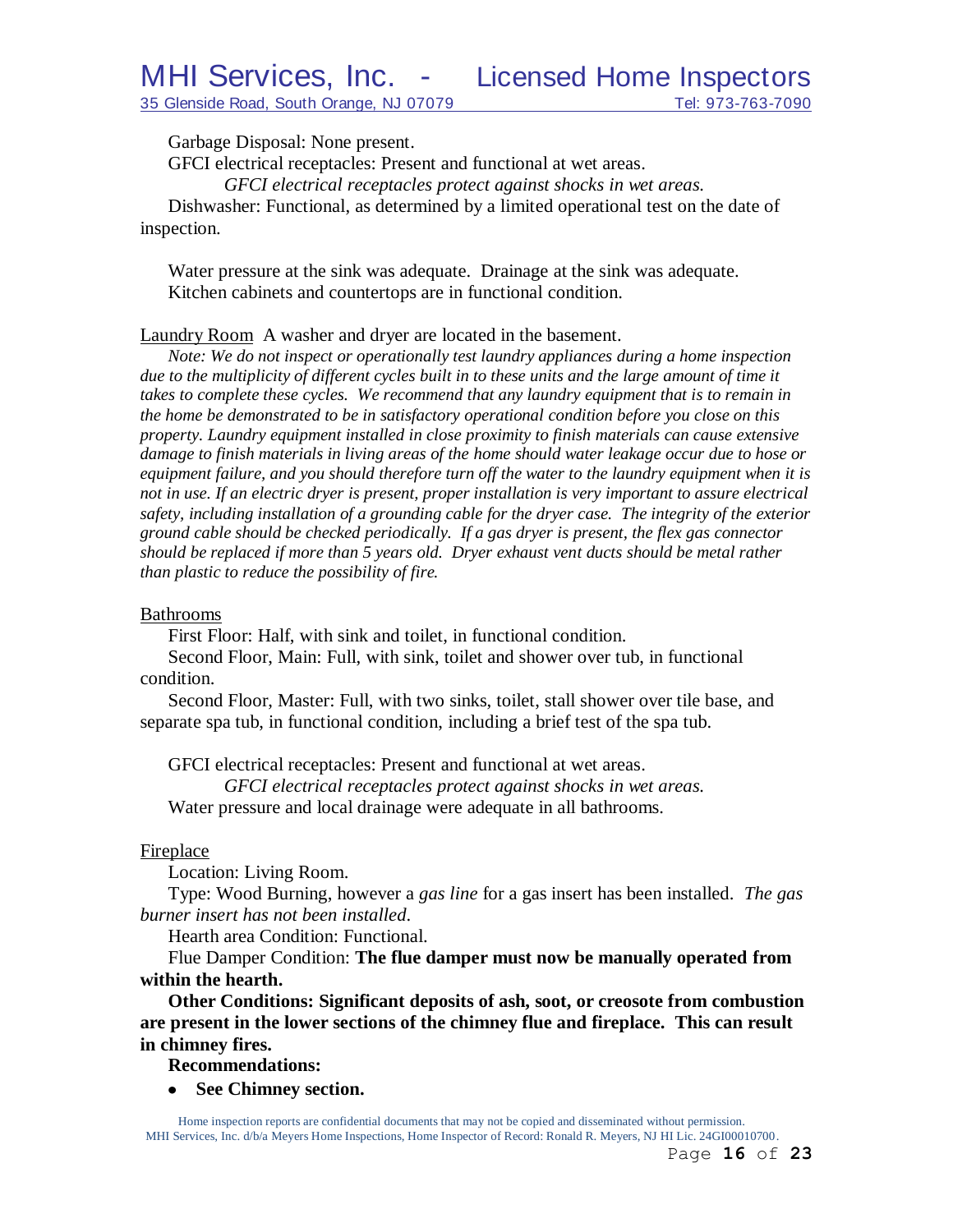- **Have a qualified chimney / fireplace contractor clean the fireplace and chimney flue(s).**
- **Ensure that the flue damper is opened when the fireplace is in use, even if a gas insert is used instead of wood.**

BASEMENT, CRAWLSPACE AND MOISTURE ENTRY EVALUATION

Basement and/or Crawlspaces The basement is mostly finished space, with some unfinished utility space. There is a rear crawlspace, accessible through the rear basement entry area.

Sump Pump: Not found to be present.

Moisture Evaluation: All visible surfaces were closely inspected for stains or other evidence of prior moisture entry. Finish materials in the basement were tested with a moisture meter on the date of inspection (this includes accessible areas of both clean and any water stained areas found).

Although no high moisture meter readings were found on the date of inspection, the following adverse conditions that may allow water entry or flooding were found:

Conditions:

- o **Signs of prior water entry were found to be present on some visible areas of foundation walls.**
- o **In the rear crawlspace, the dirt floor areas are covered with thin plywood. This wood is now deteriorating from moisture exposure. Wood in contact with soil is conducive to wood destroying insect entry and mold growth.**



Wood in contact with soil on the crawlspace floor

#### **Recommendations:**

- **See Roof Drainage section – proper maintenance of gutters and downspouts**   $\bullet$ **can reduce the possibility of water entry into the basement.**
- **Further evaluation by waterproofing specialists to determine what additional**   $\bullet$ **measures are needed to assure that this basement or crawl space remains**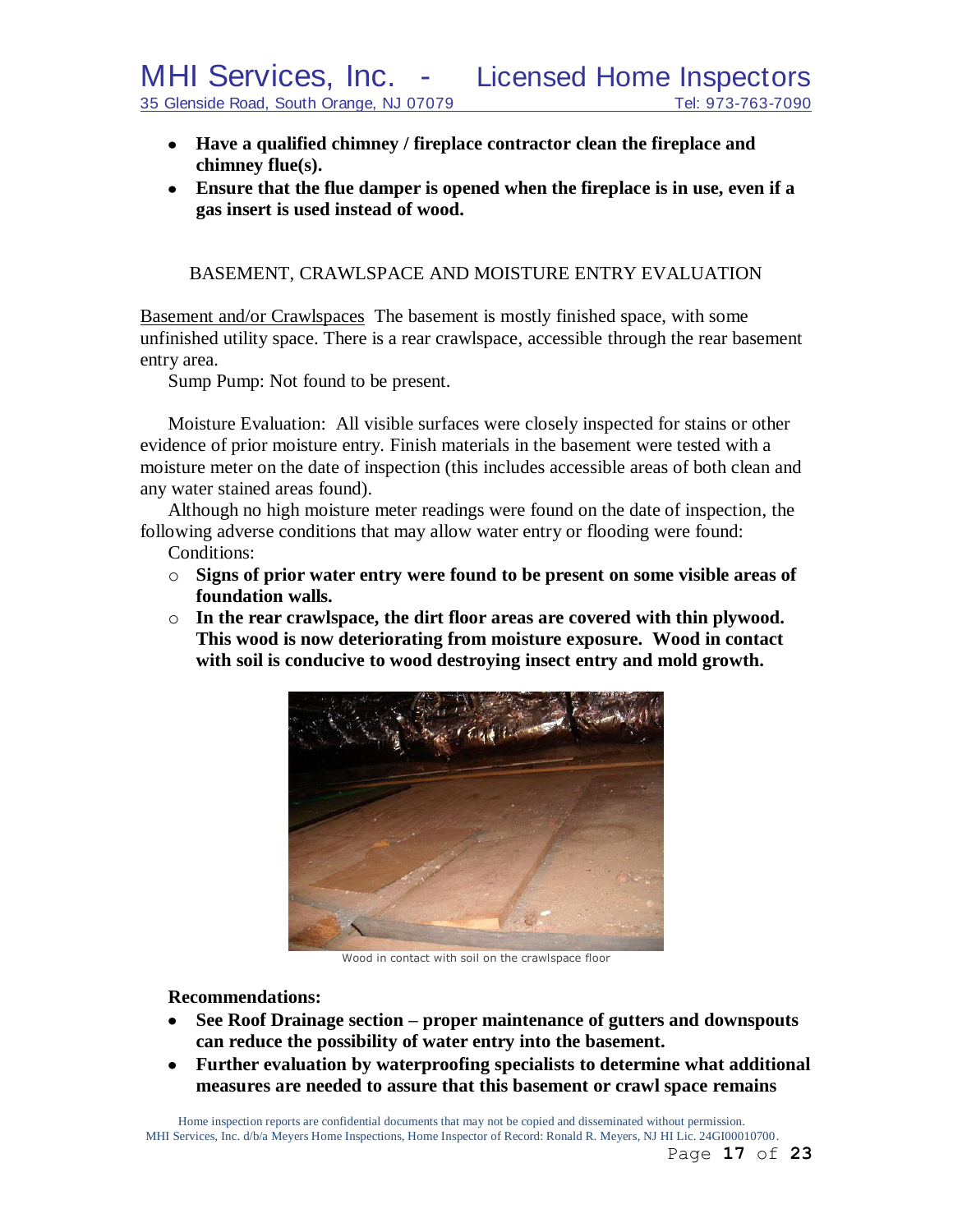**dry, followed by installation of these waterproofing systems.**

**Have wood on the crawlspace floor removed. Install a plastic vapor barrier on the crawlspace floor.**

*Please be aware that the lower level interior space is near or partially below grade level, and foundation walls and the floor slab floor cannot be perfectly water proofed, and therefore the possibility of water entry with consequent damage to stored materials or current and future finish materials exists, especially during extreme weather conditions. If recent basement dewatering (waterproofing) work has been done, this may hide evidence of prior water entry conditions, which may recur in the future. This home inspection cannot assure you that waterproofing work done by others will be completely effective. We cannot predict future conditions related to water entry, and make no representation that water entry will not occur in the future.*

# THE ATTIC

Attic Space The top floor is now mostly finished living space. Several unfinished side attic spaces are present. The attic spaces were entered and inspected where safe access was possible.

Condition:

- o No structural defects were found.
- o **Roof ventilation may not be adequate.**
- **Recommendations:**
- **See Roof section.**

## Insulation

Visible areas of insulation:

- o Solid foam board on finished attic walls.
- o Older insulation on the underside of the roof.

Insulation Condition:

- o The newer foam board insulation is functional.
- o **Older insulation on the underside of the roof is torn and in poor condition in some areas.**

*Note: Most homes of this age and type were not insulated well enough to meet current standards for energy efficiency. Consequently, you may find that exterior walls feel cold, and the cost for heating this home may be higher than for a similar size home built to modern construction standards.*

## **Recommendations:**

- **See Roof section – ventilation requires improvement.**
- **For older homes, even if the insulation is properly installed, it may not meet current energy standards, and you should consider further specialist evaluation to determine if additional insulation should installed to reduce your heating and cooling costs.**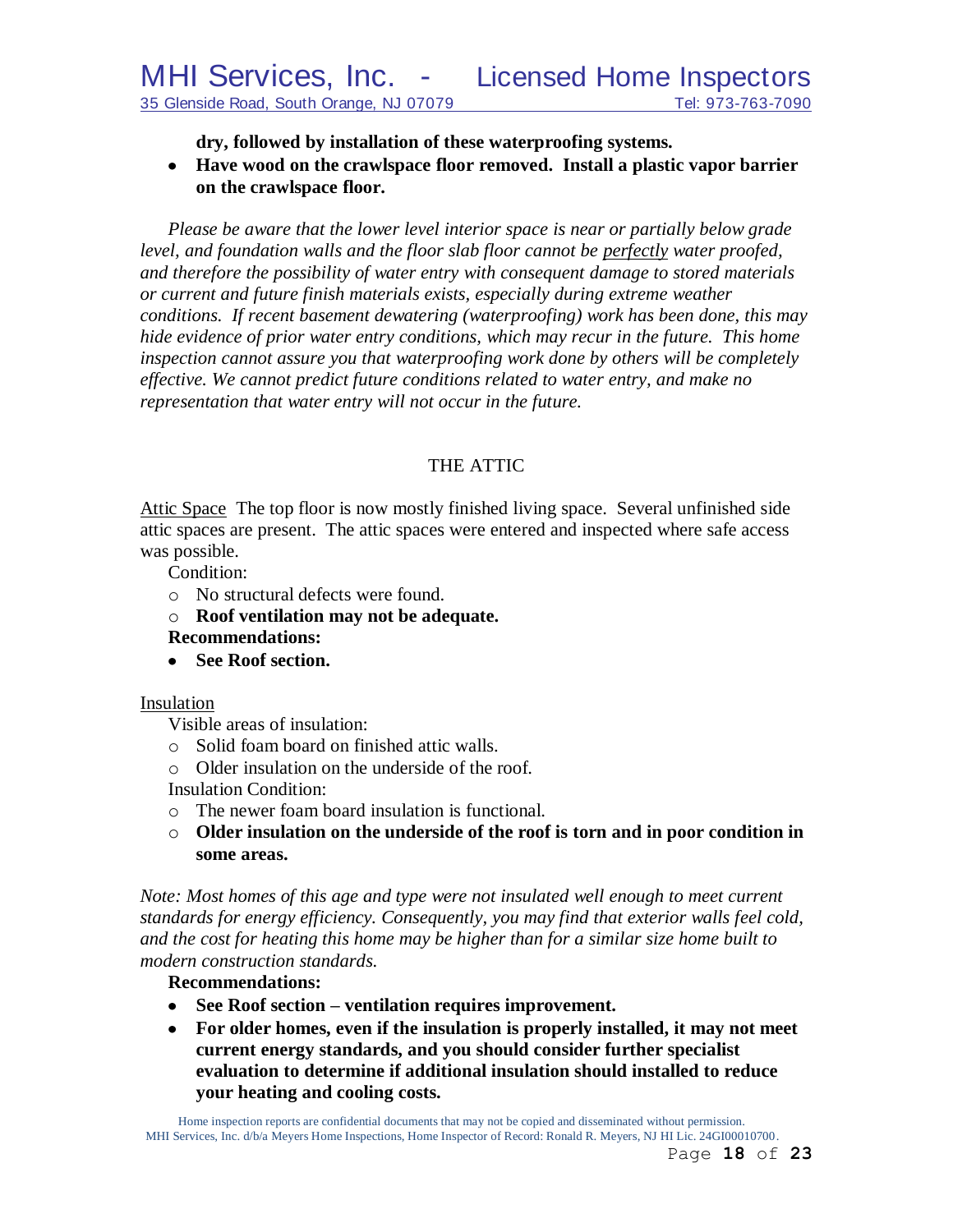## GARAGE SPACE

Garage One car detached.

Vehicle Doors: One overhead door.

Power Openers: Present

Vehicle door(s) were operated.

Doors and door hardware were found to be in functional condition.

Power Opener safety cutoff sensors: Present and tested operational by interrupting beam.

Other Conditions:

- o **No button appears to be present for the garage door opener within the garage. The opener can only be operated with the exterior keypad or the garage remote. This is a potential hazard.**
- o **Soil and mulch has accumulated around the garage and is now touching the garage siding. This is conducive to wood destroying insect entry.**



Mulch touching garage siding

#### **Recommendations:**

- **Have a qualified garage door contractor install a button to allow opening the garage door from within the interior.**
- **Have excess soil and mulch removed from around the garage.**

## FUEL OIL STORAGE, FIRE SAFETY ASBESTOS & other ENVIRONMENTAL ISSUES

#### Fuel Oil Storage

The heating system for this home uses natural gas. **Prior heating systems did appear to use oil. Evidence that an oil storage tank is presen, or was present buried underground in the front.** Buried oil storage tanks corrode and become defective over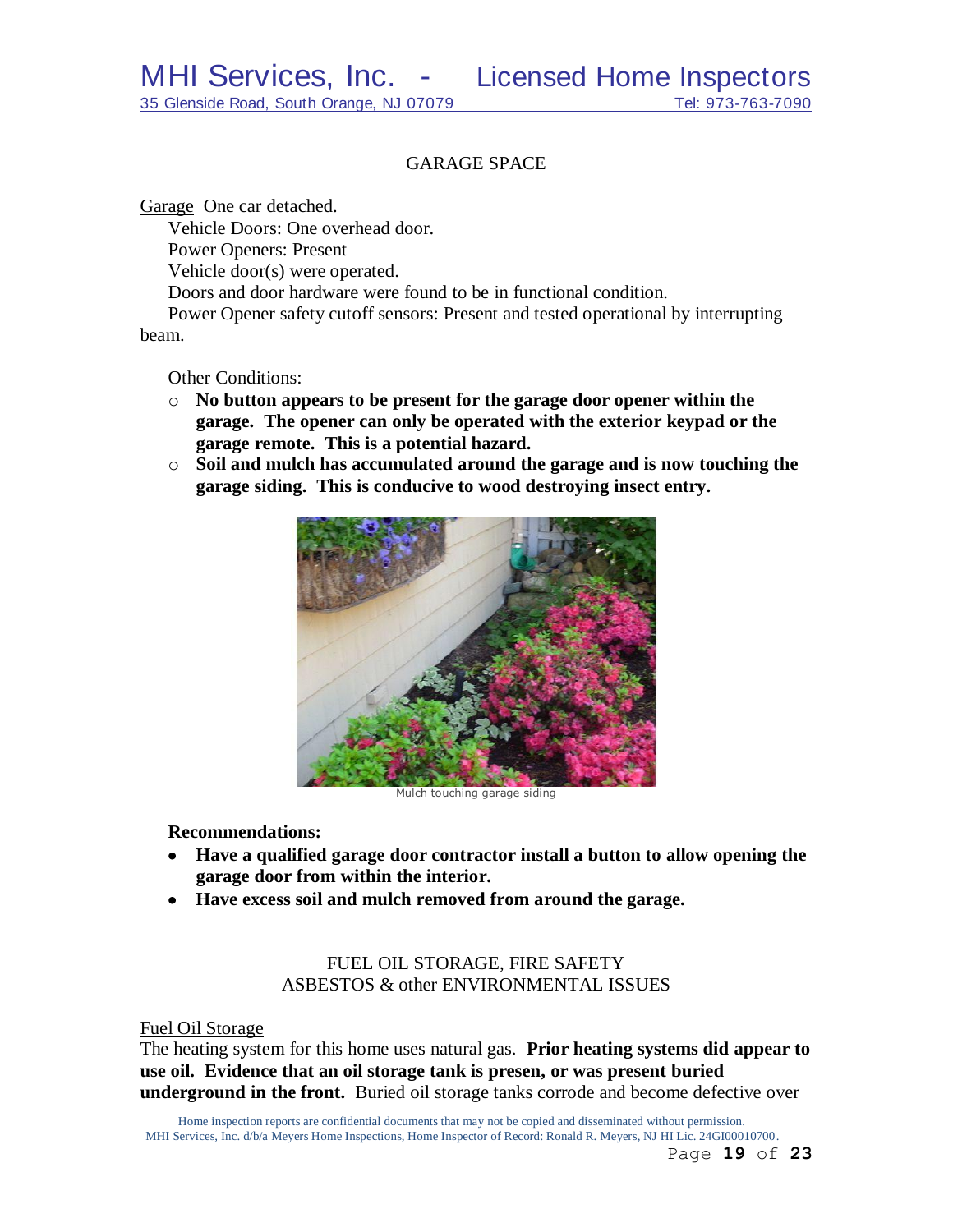time, and may leak oil into the ground creating an environmental hazard.



Old fuel oil lines passing through wall suggest that a buried tank may be present

 **This home inspection does not include evaluation of buried oil tanks or soil testing to determine if leakage has occurred. The history of this property is not known by us, and therefore we cannot assure you that a hidden buried oil tank does not exist on this property. If a higher level of confidence regarding the presence or absence of buried tanks is desired, then a tank search utilizing specialized equipment would be required.**

**Recommendations:**

 $\bullet$ **Specialist search for abandoned buried tanks and specialist evaluation of buried and/or above ground oil storage tanks, either in use or abandoned. As leaking oil tanks can result in significant expenses, we advise careful review with legal counsel of any documents or statements relating to oil tank(s).** 

Smoke & Carbon Monoxide Detectors & Fire Safety Devices Installation of smoke and carbon monoxide detectors, and a fire extinguisher in kitchens are recommended for this residence. We do not test fire safety devices, since these must be checked on a regular basis for proper operation, and this should done prior to closing on this property and regularly according to manufacturer advice thereafter.

Carbon Monoxide Tests Carbon monoxide (CO) is produced when fossil fuels are burned. Properly operating gas, or fuel oil burning heating systems normally produce very low levels of this toxic gas, and it is normally vented to the outside of the home. The best protection against carbon monoxide poisoning in a home is regular maintenance of the heating systems and chimney and flue connections, as well as properly maintained carbon monoxide detectors/alarms in the home. In the course of our home inspection the inspector wears a CO meter/alarm for his protection and yours, and all areas of the home that are entered are therefore automatically checked during our inspection. If the CO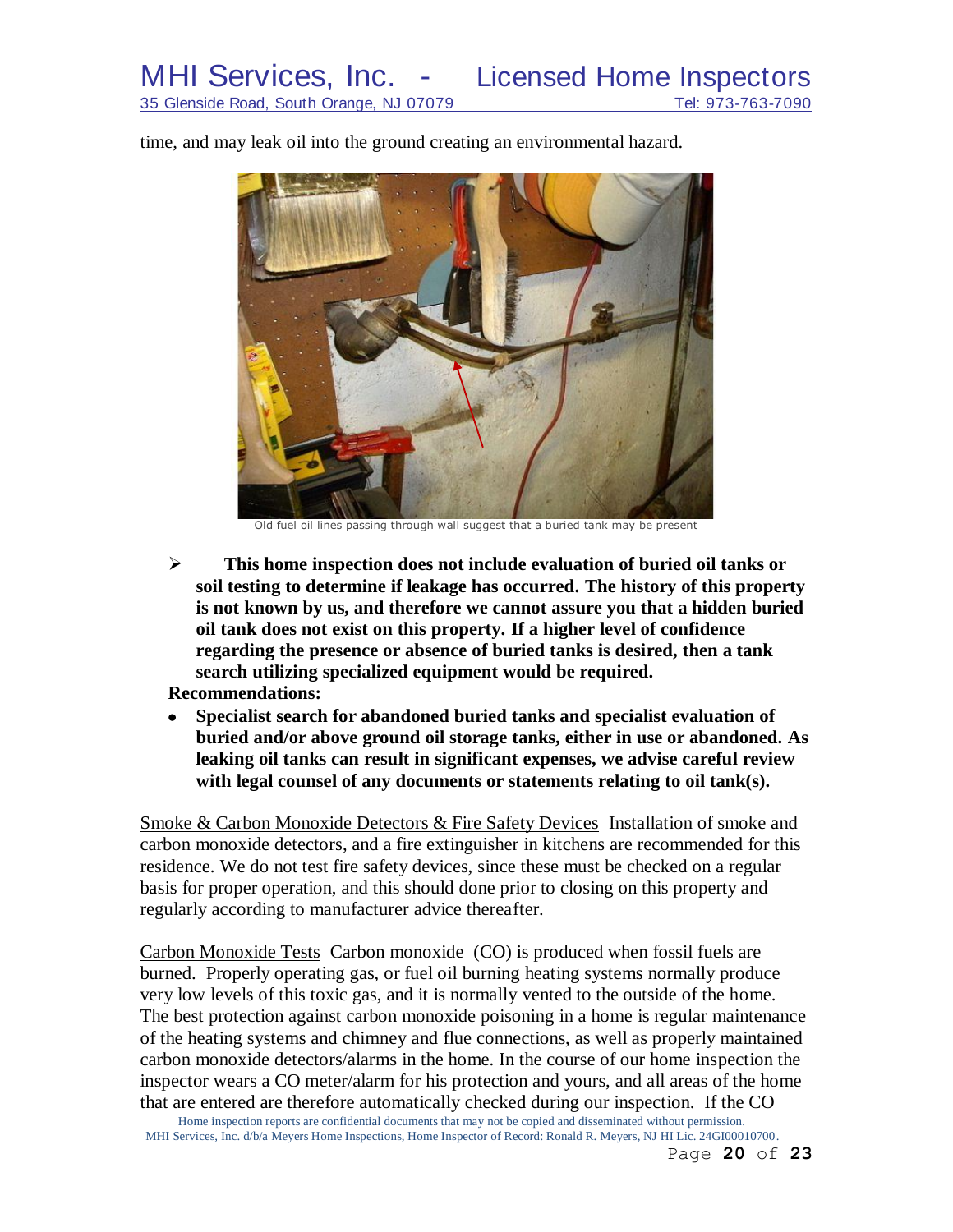meter indicates a high level of this gas, we alert occupants and state the condition in the report.

Lead Paint Homes built prior to 1978 may have surfaces covered with paint containing lead oxide pigment, and under certain circumstances this lead-based paint can become a health hazard. The older a home is, the more likely that high levels of lead are present in exterior paint and interior trim paint. **We are not certified lead inspectors, we are not insured for adverse conditions related to lead contamination of water, paint, or other materials in the home, and this inspection absolutely does not include testing for lead or evaluation of related hazards.** 

**Recommendation: Further evaluation and testing done by specialists for your protection.**

Asbestos This inspection cannot guarantee that asbestos materials, which have been commonly used for insulation and some finish material, are present or absent from this home. Older homes usually have some asbestos bearing materials used in the construction, while more recently constructed homes are likely to have little or no asbestos used in the construction and interior materials. *To determine with certainty if asbestos is present, sampling and lab testing is required, which is not included in this inspection.* **We are not certified asbestos inspectors, we are not insured for adverse conditions related to asbestos, and this inspection absolutely does not include testing for asbestos or evaluation of related hazards.**

**This home has a steam heating system, and asbestos was commonly used as steam pipe insulation in homes of this age.**

**Recommendations: Further evaluation and testing done by specialists for your protection.**

Mold & Fungal Conditions Mold and other fungal organisms are a natural part of our environment and cannot be completely eliminated. Certain types of construction and wet conditions in a home can, however, allow excessive growth of mold, and damage to the structure and a health risk may occur. Humid or wet conditions in the home and finish and stored materials in basements, below grade areas and attics may be especially prone to accelerated mold growth when water penetration occurs. **We are not certified mold inspectors or mold experts, we are not insured for adverse conditions related to mold or fungal organisms, and this inspection absolutely does not include testing for mold or other fungal organisms.**

**Recommendation: You should have further evaluation and testing done by specialists for your protection.**

Inspection for Rodents & Other Pests Not Included This home inspection does not include an inspection for rodents and other pests such as mice, rats, squirrels, bats, roaches, bedbugs, or other insect pests.

Ordered Tests A radon screening test is being done. The results of this radon test are pending laboratory analysis and will be sent directly to you by the testing lab. If this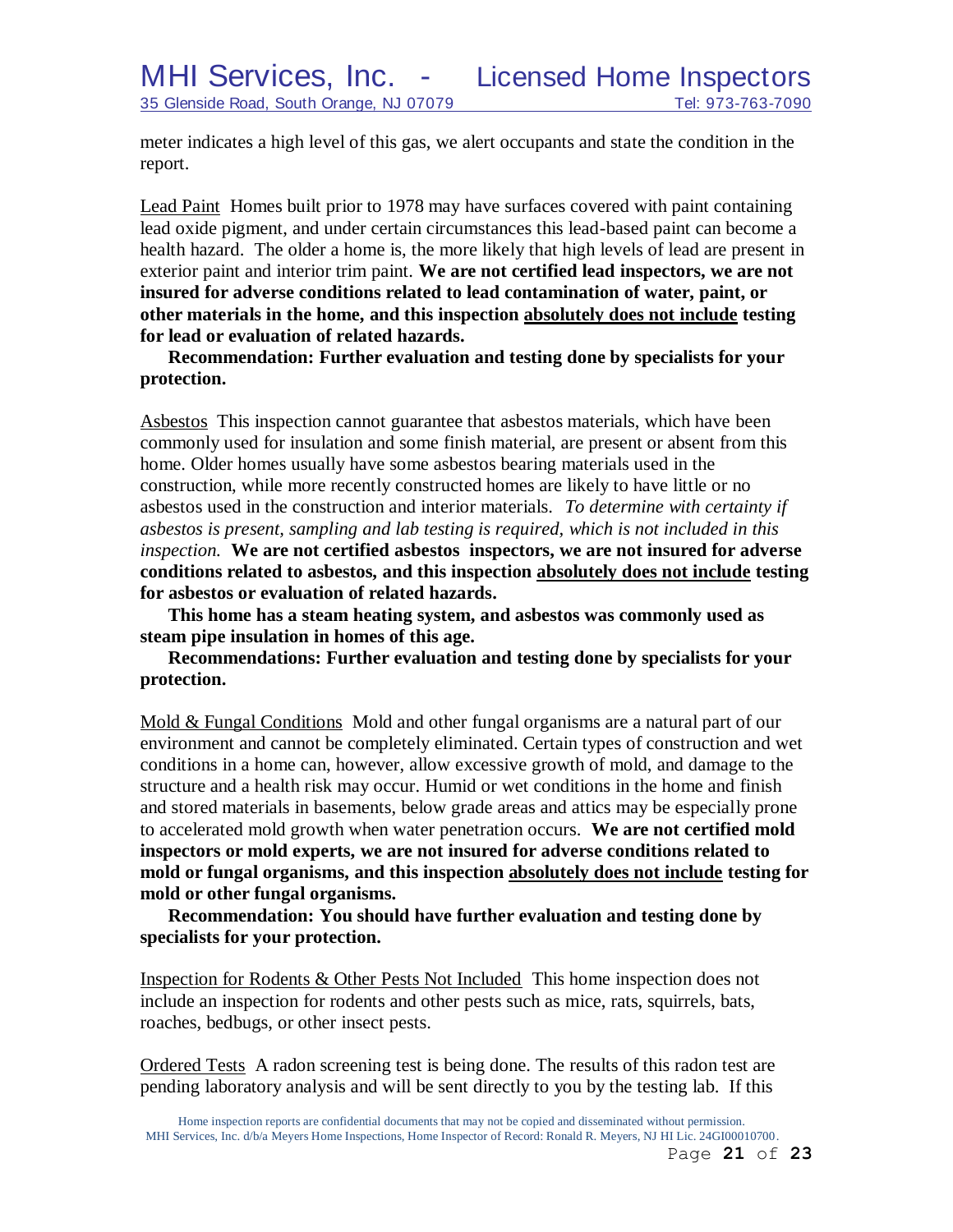home has a radon mitigation system installed, the radon test is done with the system in operation. The radon test is done by a licensed radon technician, but not a radon mitigation specialist, and the radon mitigation system, if present, is not evaluated or tested as part of our home inspection or the radon test.

No other tests requiring lab analysis are being done.

**About this Report** The goal of this home inspection report is to provide you with objective information on the condition of the home as we found it on the date of inspection. The scope of this inspection is described and limited by the Home Inspection Agreement previously sent to you. This Home Inspection is not an *environmental* inspection or *appraisal* of the property. If you have any questions as to which items or systems are included in, or excluded from, or of the general nature or limitations of a Home Inspection, you are encouraged to ask these questions without delay.

This home may have had reconstruction and renovation work done after it was originally constructed. The renovations may, or may not have, been performed in accordance with local municipal requirements. We do not review relevant building plans or permits or approvals as part of a home inspection, and therefore this home inspection should not be taken as an endorsement or certification of renovation or re-construction work that may have been done on this home.

Recommendations we make for repairs, maintenance, service, or further specialist evaluation, must be completed prior to your closing on the property. Only qualified and/or licensed contractors should be hired to do repair work. If you fail to follow our recommendations, or fail to have them completed prior to closing on the property, we cannot be held responsible for the consequences of your lack of action.

All separate reports from other inspections for wood destroying insects, testing laboratories, septic system and/or well experts, mold experts, etc. should be carefully read and considered as well.

May I also remind you that this report presents the condition of the home as we found it on the date of the inspection. From the date of our inspection, to the date you close on this property, systems may fail, and other damage to the home can occur, all of which is out of our control, and for which we cannot take any responsibility. For this reason it is important that you take the opportunity to re-inspect this home the day before you close, and assure yourself that the home is in a condition acceptable to you.

**General Disclaimer** The observations and findings presented in this report are based upon what was visible on the date of inspection. Many unseen problems can exist in a home without visible evidence present. It is recommended that a qualified technician in the various fields be used to do invasive testing whenever a problem is suspected. While every reasonable attempt has been made to disclose deficiencies in the home that is being considered for purchase, due diligence must be assumed by the buyer, as they alone will bear the financial burden to correct unforeseen or hidden problems that may occur after purchase. Costs of repairs or replacement cannot be accurately determined by this inspection and are not included in our report. To determine the true costs of repairs, you should obtain actual price quotations from qualified contractors prepared to do the work.